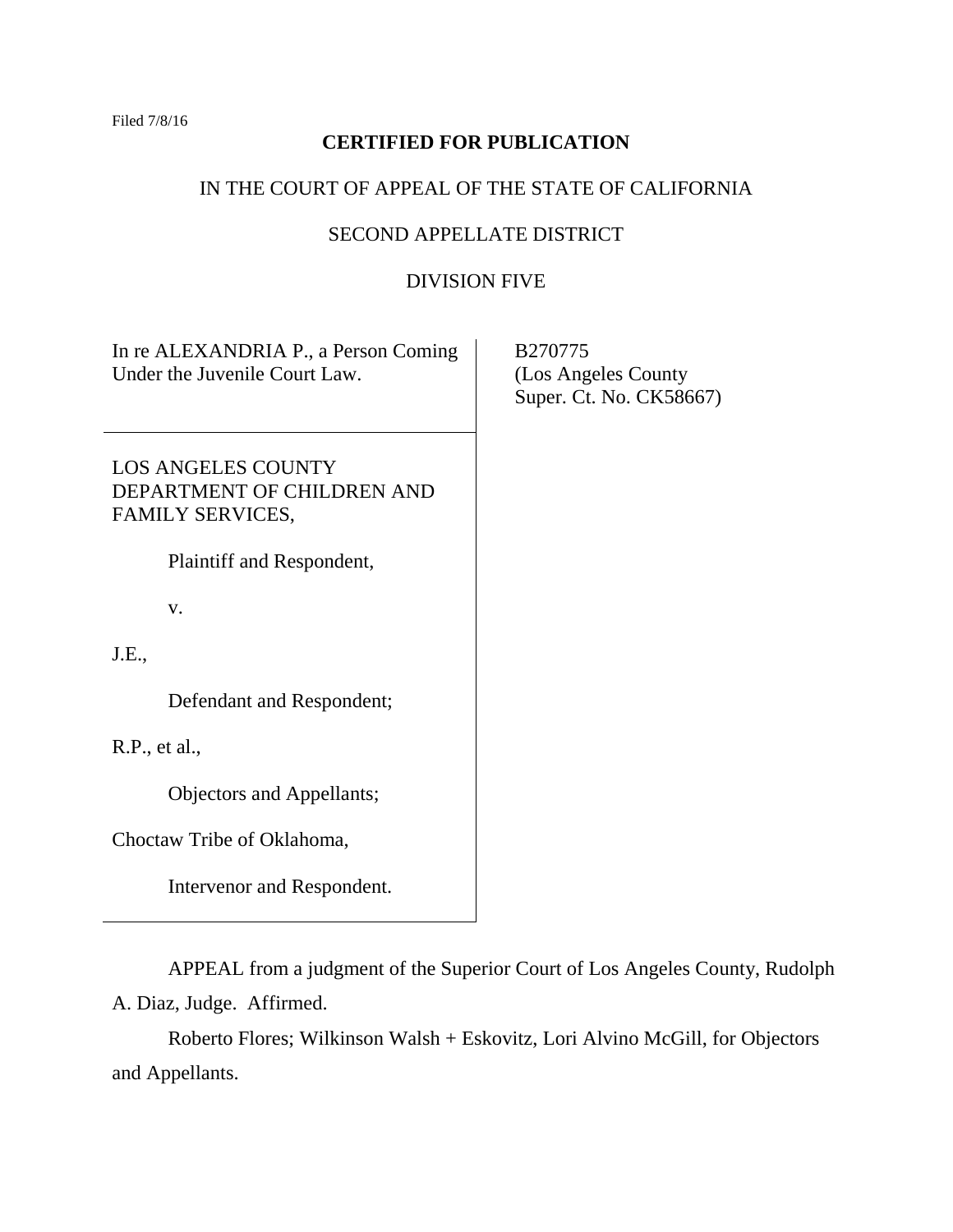Mary C. Wickham, County Counsel, R. Keith Davis, Acting Assistant County Counsel, Kim Nemoy, Principal Deputy County Counsel, for Plaintiff and Respondent.

Law Offices of Joanne Willis Newton, Joanne D. Willis Newton, under appointment by the Court of Appeal, for Defendant and Respondent.

Christopher Blake, under appointment by the Court of Appeal, for minor Alexandria P.

Melissa L. Middleton, for Intervenor and Respondent.

Munger, Tolles & Olson, James C. Rutten, Jordan D. Segall, Wesley T.L. Burrell, Varun Behl, for Advokids, Center for Adoption Policy and Professors Joan H. Hollinger, Elizabeth Bartholet, and Barbara Bennett Woodhouse, as Amici Curiae.

\_\_\_\_\_\_\_\_\_\_\_\_\_\_\_\_\_\_\_\_\_\_\_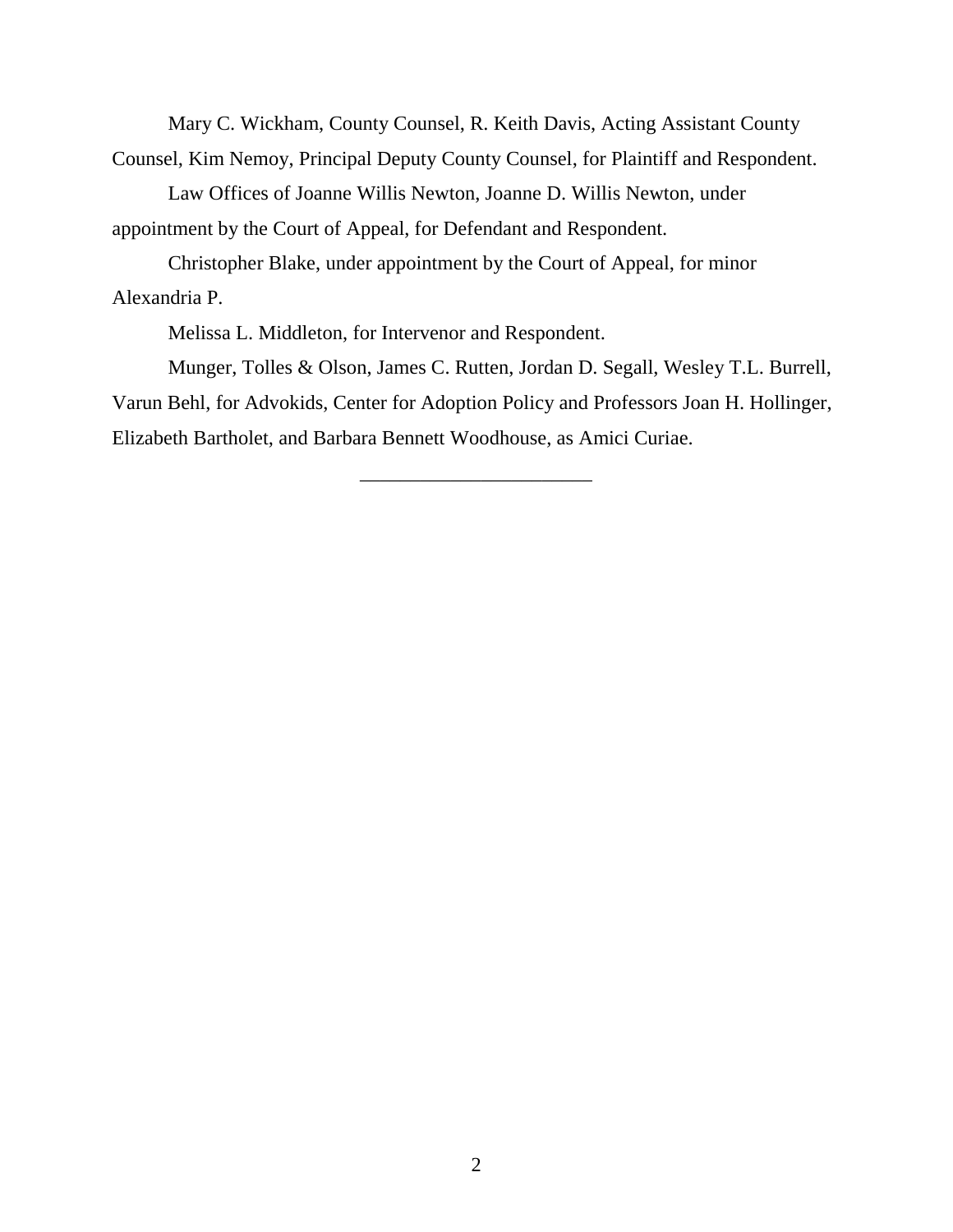### **INTRODUCTION**

For the third time this case comes before us on the issue of whether the lower court has correctly ordered an Indian child, Alexandria P., to be placed with her extended family, Ken R. and Ginger R. in Utah, after concluding that Alexandria's foster parents, de facto parents, Russell P. and Summer P., failed to prove by clear and convincing evidence that there was good cause to depart from the adoptive placement preferences set forth in the Indian Child Welfare Act (ICWA) (25 U.S.C. § 1901 et seq*.*).<sup>1</sup>

We have twice remanded the matter because the lower court used an incorrect standard in assessing good cause. The dependency court has now correctly applied the law governing good cause, considering the bond Alexandria has developed over time with the P.s, as well as a number of other factors related to her best interests. Those other factors include Alexandria's relationship with her extended family and half-siblings; the capacity of her extended family to maintain and develop her sense of self-identity, including her cultural identity and connection to the Choctaw tribal culture; and the P.s' relative reluctance or resistance to foster Alexandria's relationship with her extended family or encourage exploration of and exposure to her Choctaw cultural identity.

Because substantial evidence supports the court's finding that the P.s did not prove by clear and convincing evidence that there was good cause to depart from the ICWA's placement preferences, we affirm.

### **PROCEDURAL BACKGROUND**

We briefly review the key procedural events that have brought this case up to the current appeal.

 $\overline{a}$ 

<sup>&</sup>lt;sup>1</sup> All statutory references are to 25 U.S.C., unless otherwise indicated.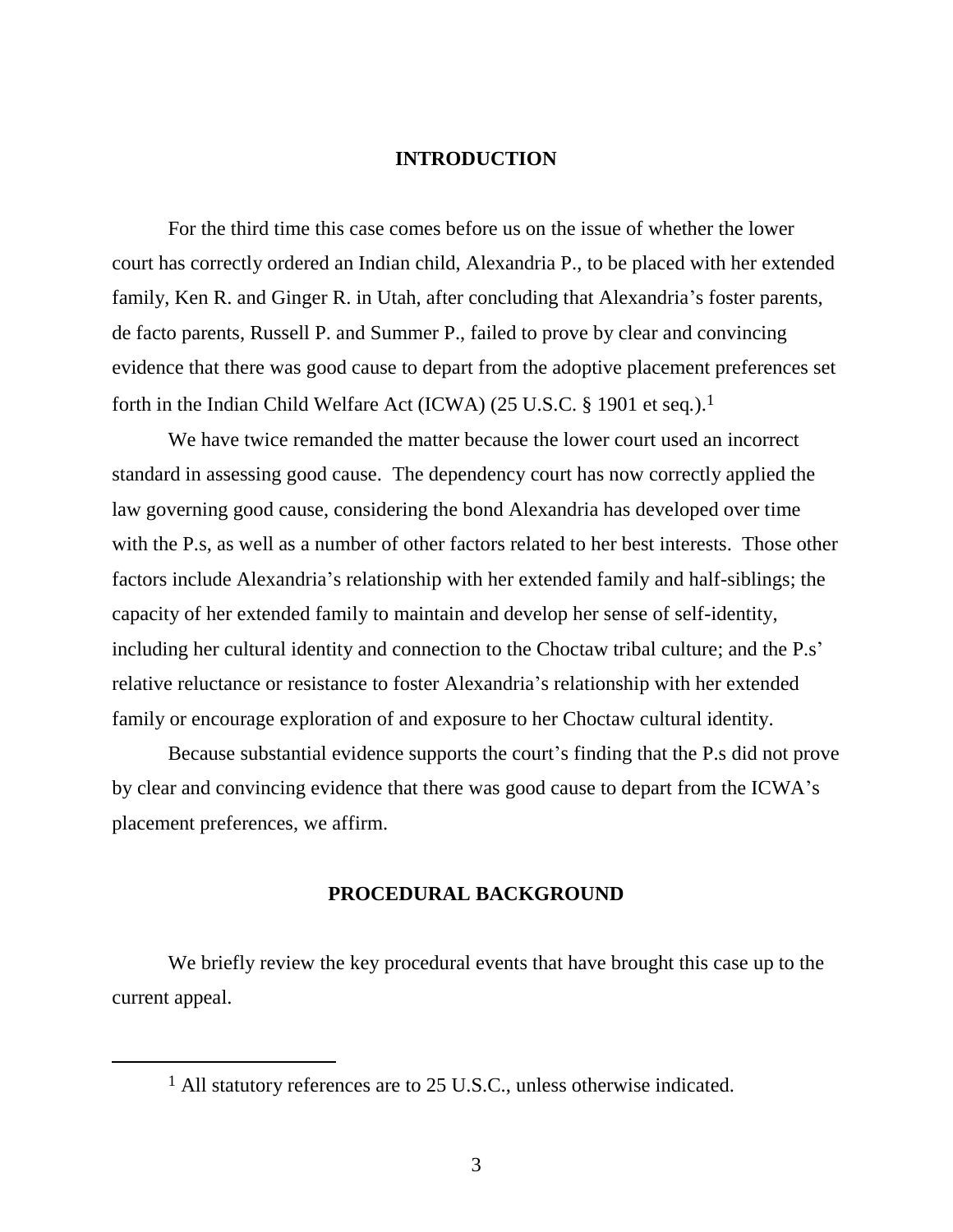#### *Initial good cause hearing and decision (Judge Pellman)*

The following excerpt from our 2014 opinion (*In re Alexandria P.* (2014) 228 Cal.App.4th 1322 (*Alexandria I*)) summarizes the initial history of the case: "A 17 month-old Indian child was removed from the custody of her mother, who has a lengthy substance abuse problem and has lost custody of at least six other children, and her father, who has an extensive criminal history and has lost custody of one other child. The girl's father is an enrolled member of an Indian tribe, and the girl is considered an Indian child under the ICWA.<sup>[2]</sup> The tribe consented to the girl's placement with a non-Indian foster family to facilitate efforts to reunify the girl with her father. The girl lived in two foster homes before she was placed with de facto parents at the age of two. She bonded with the family and has thrived for the past two and a half years.

"After reunification efforts failed, the father, the tribe, and the Department of Children and Family Services (Department) recommended that the girl be placed in Utah with a non-Indian couple who are extended family of the father. The de facto parents (de facto parents) argued good cause existed to depart from the ICWA's adoptive placement preferences and it was in the girl's best interests to remain with de facto family. The child's court-appointed counsel argued that good cause did not exist. The court ordered the girl placed with the extended family in Utah after finding that de facto parents had not proven by clear and convincing evidence that it was a certainty the child would suffer emotional harm by the transfer." (*Alexandria I, supra,* 228 Cal.App.4th at pp. 1328- 1329*.*) The de facto parents appealed, and this court issued a writ of supersedeas staying the court's order pending resolution of the appeal, with expedited briefing. (*In re A.P.* (Mar. 4, 2014, B252999) [order].)

 $\overline{a}$ 

 $2$  At the time of our 2014 opinion, Alexandria was eligible for enrollment as a member of the Choctaw Nation of Oklahoma. Since that time, she has become an enrolled member of the tribe.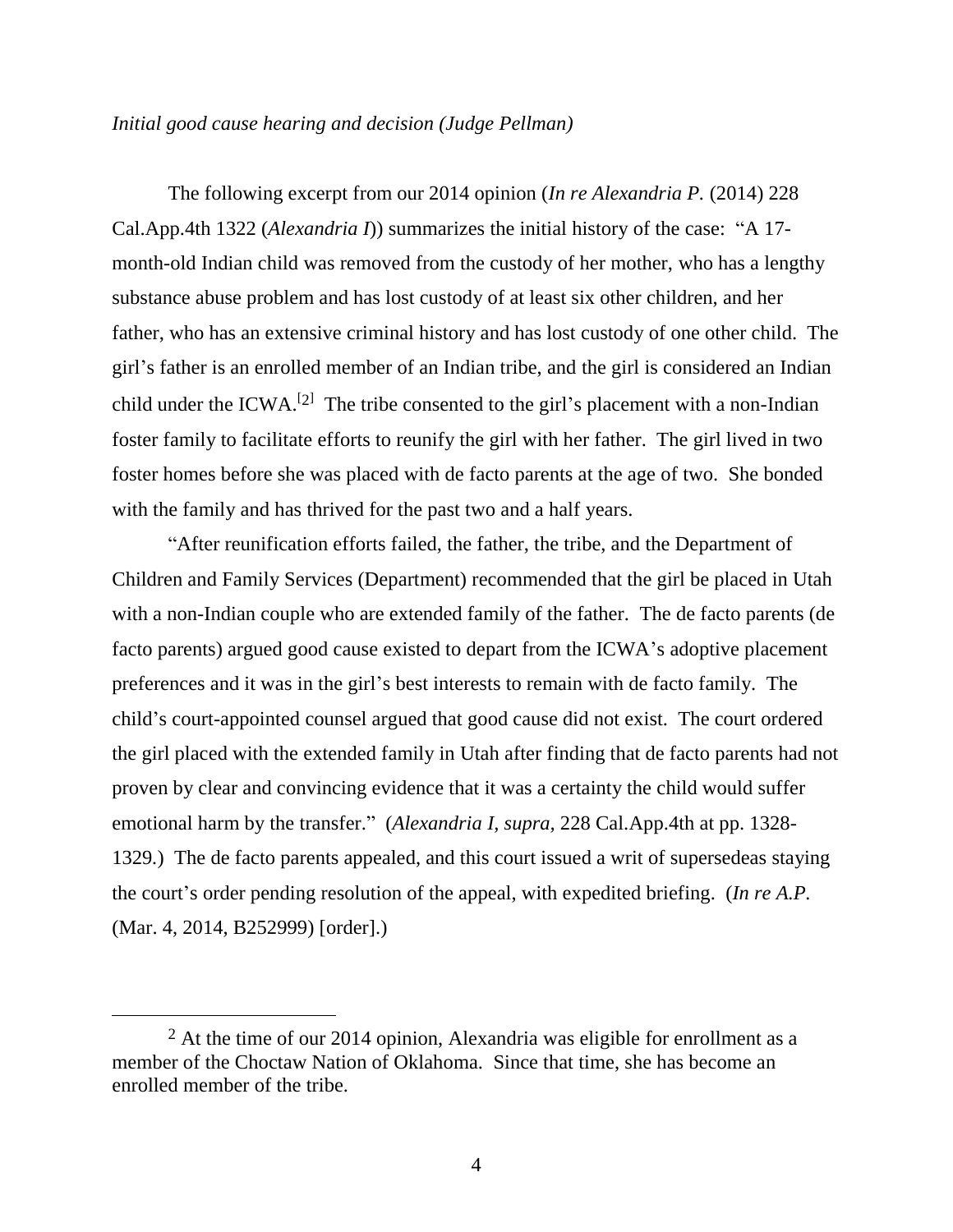#### *Court of Appeal opinion reversing and remanding*

In an opinion filed August 15, 2014, we reversed and remanded for the lower court to determine under the appropriate standard whether de facto parents could show good cause to depart from the placement preferences of the ICWA. (*Alexandria I, supra,* 228 Cal.App.4th 1322*.*) Our opinion acknowledged that over a year had passed since the earlier good cause hearing, and the court was free to consider facts and circumstances that arose since the filing of the first appeal. (*Id*. at p. 1357.) Remittitur issued on November 7, 2014.

### *Additional good cause hearing and decision (Judge Trendacosta)*

On remand, the case was assigned to Judge Trendacosta, who held a hearing spanning five days in September 2015 to determine whether good cause existed to depart from the ICWA's placement preferences. The parties submitted written closing arguments on September 16, 2015, and Judge Trendacosta issued a November 3, 2015 statement of decision concluding that the de facto parents had not proven good cause by clear and convincing evidence.

#### *Peremptory writ and remand*

The P.s again sought a supersedeas writ staying Judge Trendacosta's order to transfer Alexandria to the R.s' home in Utah. On November 12, 2015, we issued an order notifying the parties we were considering treating the petition for writ of supersedeas as a petition for writ of mandate, and issuing a peremptory writ in the first instance vacating the court's November 3, 2015 order and directing the court to apply the correct burden of proof. We explained the lower court's error by pointing out that Judge Trendacosta's written decision "described the burden on the de facto parents in language that is identical, word-for-word, to the language we disapproved as an incorrect statement of law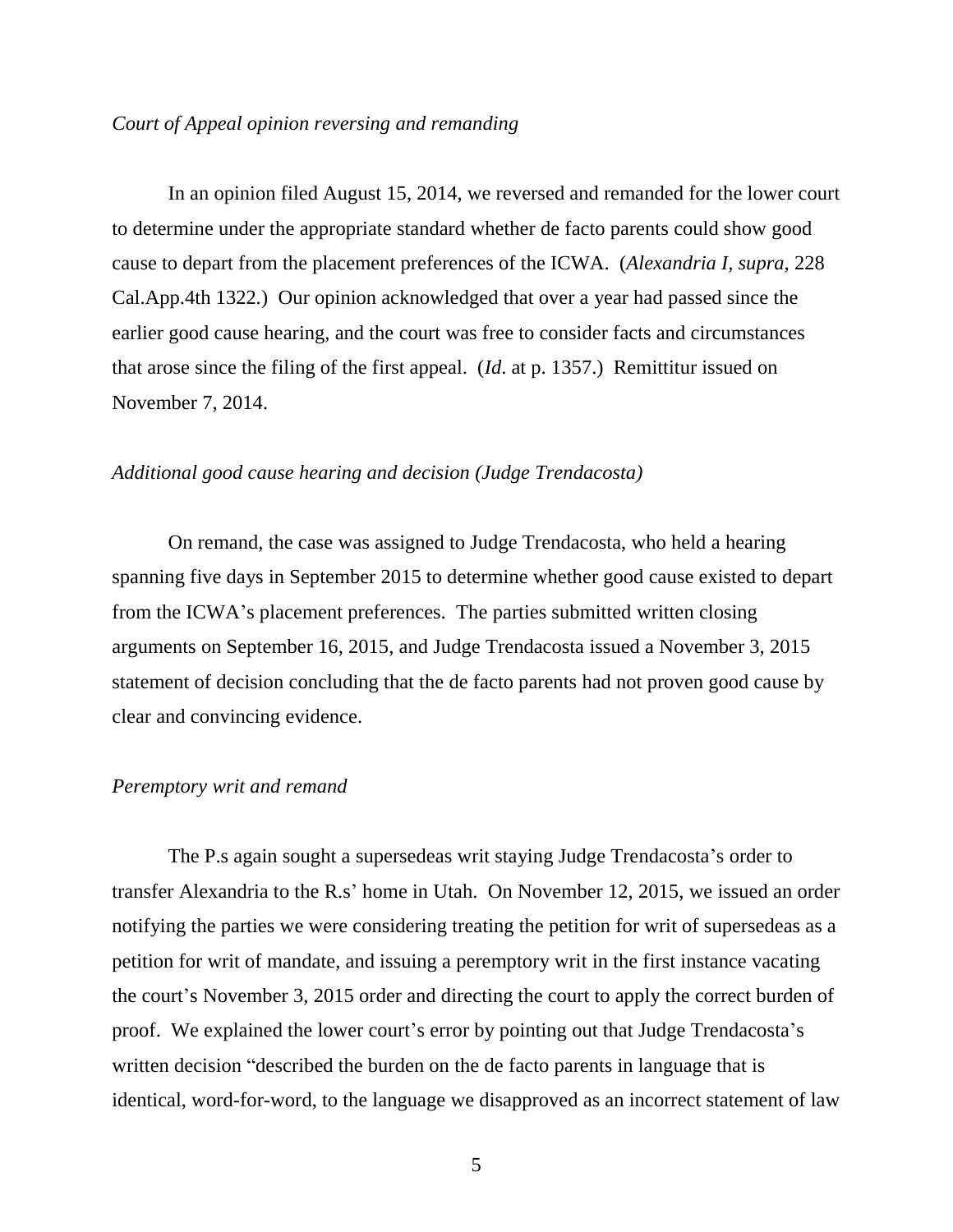in the prior appeal." (*In re Alexandria P.* (Nov. 12, 2015, B268111) [order].) Both Judge Pellman and Judge Trendacosta stated the de facto parents had not proven by clear and convincing evidence "that either the child currently had extreme psychological or emotional problems or would [definitively] have them in the future." In contrast, our *Alexandria I* opinion clarified that de facto parents needed to show "by clear and convincing evidence that there is a significant risk that a child will suffer serious harm as a result of a change in placement." (*Alexandria I, supra*, 228 Cal.App.4th at p. 1354.)

After considering letter briefs filed by the parties, we directed the dependency court to vacate its November 3, 2015 order, and enter a new placement order based on application of the burden of proof set forth in *Alexandria I, supra*, 228 Cal.App.4th at page 1354. We considered the nature of the error, the already lengthy dependency in this case, and the need for a prompt and permanent resolution of the issue of placement. We also emphasized that time was of the essence, directing the Presiding Judge of the Juvenile Court of Los Angeles County to ensure a judicial officer was promptly assigned to the case, and directing the lower court to resolve the issue of placement within 30 days of issuance of a remittitur, absent extraordinary circumstances. We stated that we were expressing no opinion on how the issue of placement should be resolved. (*R.P. v. Superior Court* (Nov. 25, 2015, B268111) [nonpub. opn.].) On January 29, 2016, we dismissed as moot the appeal of Judge Trendacosta's November 3, 2015 order, returning jurisdiction to the lower court.

### *Third good cause decision (Judge Diaz)*

The case was ultimately assigned to Judge Diaz, who rendered a decision from the bench on March 8, 2016. Judge Diaz concluded the de facto parents had not shown good cause to depart from the ICWA's placement preferences, and he ordered Alexandria removed from the custody of the P.s and placed with the R.s in accordance with the ICWA.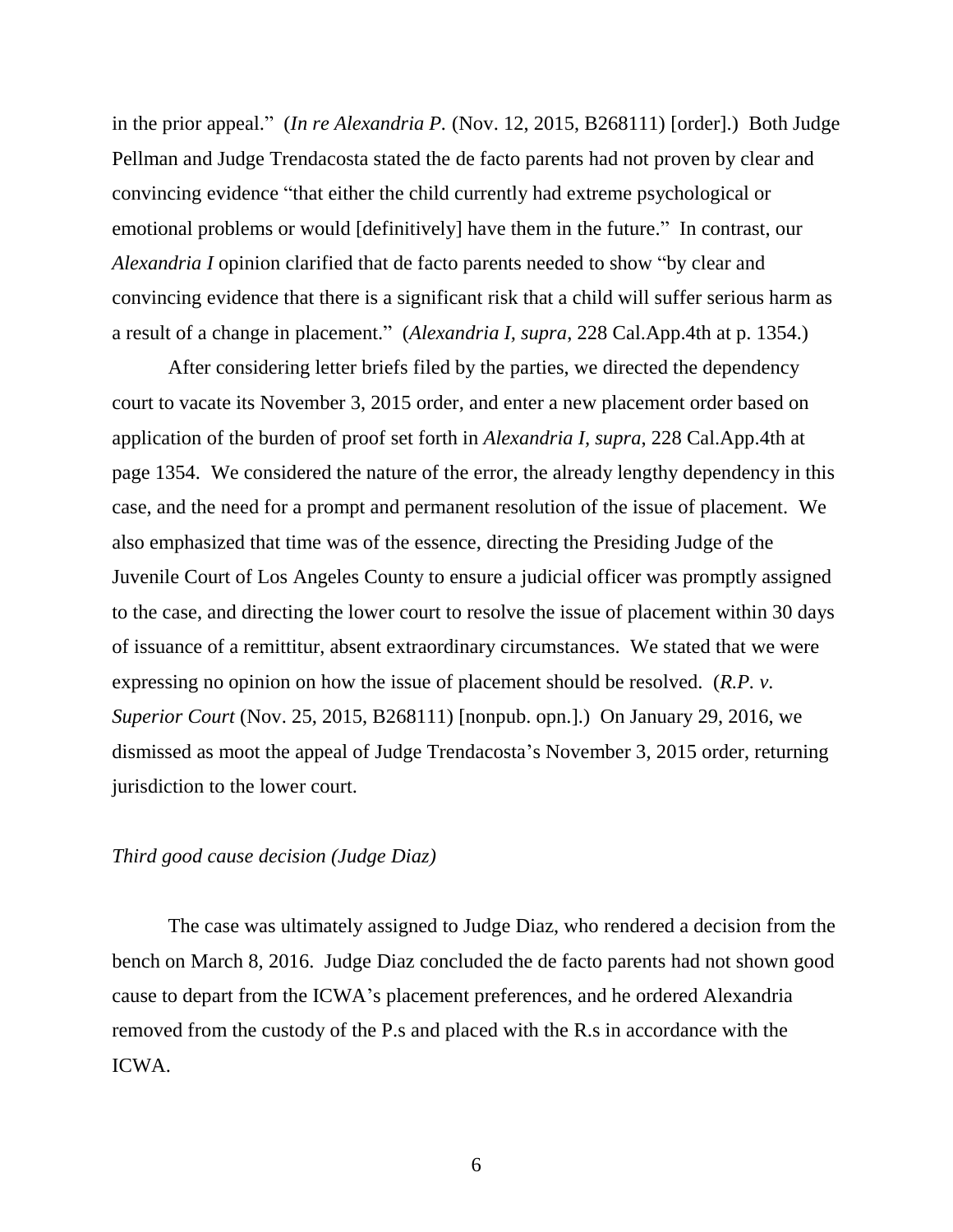### *Current Appeal*

The P.s appealed on March 9, 2016, and petitioned for a writ of supersedeas the following day. This court granted a temporary stay on March 11, 2016, and on March 18, 2016, we denied the petition for writ of supersedeas. In early April, we granted calendar preference and set an expedited briefing schedule, with oral arguments taking place on June 10, 2016.<sup>3</sup>

# **FACTUAL BACKGROUND**<sup>4</sup>

## **A. Facts preceding first good cause hearing**

In order to give adequate background information, we repeat an excerpt from our 2014 opinion summarizing the case history up to Judge Pellman's decision:

### "*Alexandria's Child Welfare History*

 $\overline{a}$ 

"Alexandria was detained from her parents and placed with a foster family when she was 17 months old, based on concerns about her parents' ability to care for her in

<sup>&</sup>lt;sup>3</sup> Due to the expedited schedule, the parties and this court have relied upon the exhibits filed in connection with the writ proceedings following Judge Trendacosta's decision (B268111, seven volumes of exhibits filed by minor), and the writ proceedings following Judge Diaz's decision (B270775, four volumes of exhibits filed by the P.s, plus one volume of expedited reporter's transcripts). None of the parties have raised an objection to the adequacy of the record for appellate review.

<sup>&</sup>lt;sup>4</sup> When the parties present either contradictory evidence or evidence from which different inferences may be drawn, the substantial evidence standard of review requires the reviewing court to resolve all contradictions and draw all inferences in favor of the judgment or order being appealed. (*Fresno County Dept. of Children & Family Services v. Superior Court* (2004) 122 Cal.App.4th 626, 642-643 (*Fresno County*).)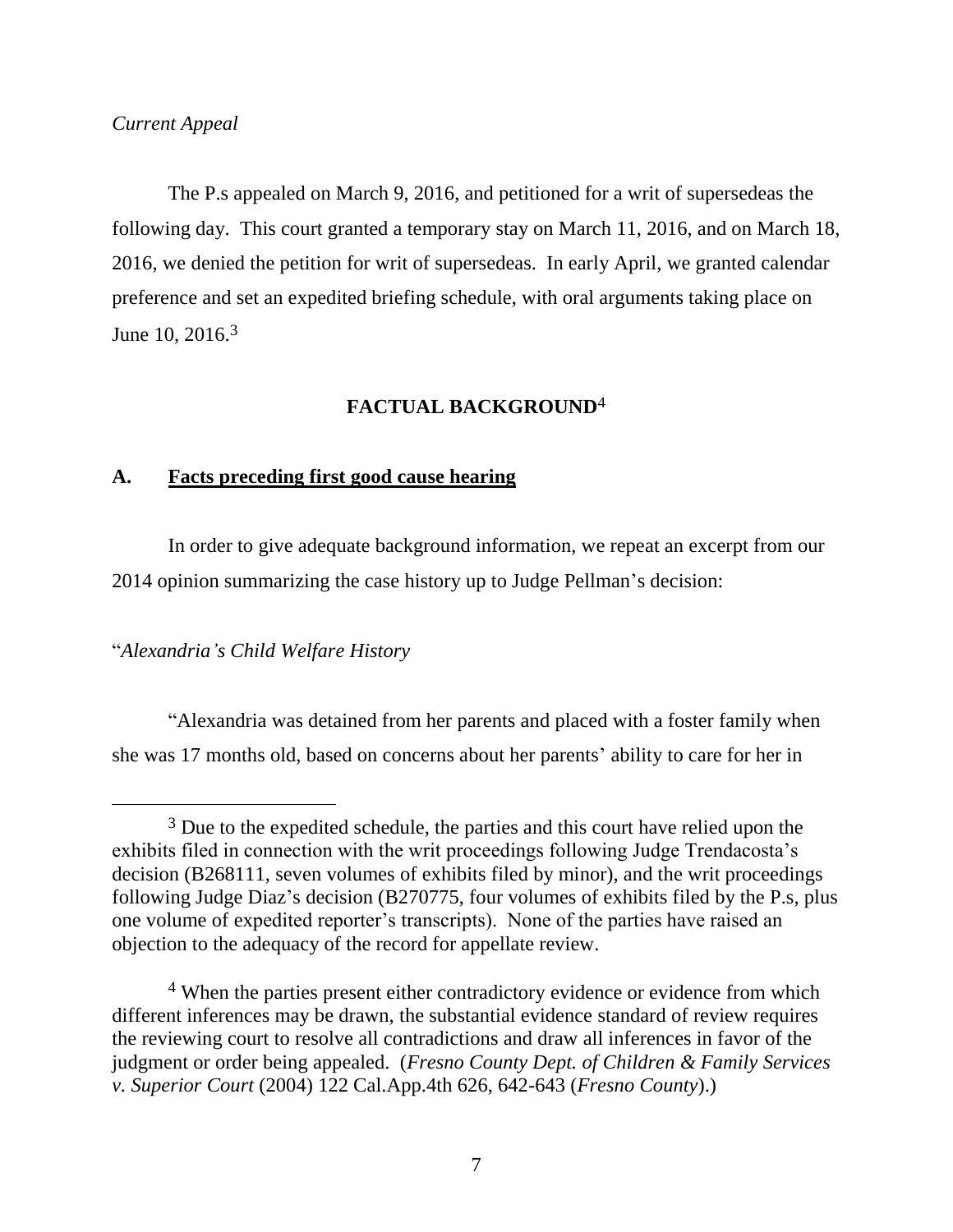light of their histories of substance abuse, child welfare referrals, and criminal activity. Alexandria reportedly was moved to a different foster family after suffering a black eye and a scrape on the side of her face.<sup>[5]</sup> The P.s were Alexandria's third foster care placement, initially arranged in December 2011 as a 'respite care' placement<sup>[6]</sup> that evolved into a long-term foster care placement. The P.s were aware that Alexandria was an Indian child and her placement was subject to the ICWA.

"By the time Alexandria was placed with the P.s in December 2011, her extended family in Utah, the R.s, were aware of dependency proceeding and had spoken to representatives of the tribe about their interest in adopting Alexandria. The tribe agreed to initial foster placement with the P.s because it was close to father as he worked on reunification. If reunification services were terminated, the tribe recommended placement with the R.s in Utah.

### "*Alexandria's Emotional Health*

"Alexandria's first months after being placed with the P.s were difficult. She was weepy at times, did not want to be held, and had difficulty differentiating between strangers and caregivers, indiscriminately calling people 'mommy' or 'daddy.' These behaviors were considered signs of a 'reactive attachment, the disinhibitive type.' The P.s addressed Alexandria's attachment issues with consistency and loving care. They did not ask the social worker for a therapy referral, understanding the issues to be ones they could work out on their own. After a few months, Alexandria's behavioral issues

<sup>5</sup> "Lauren Axline, a rebuttal witness called by the P.s, was the only witness who testified about the transfer from Alexandria's first foster family to her second placement. Department reports indicate that Alexandria's foster placement changed twice between April and December 2011, but do not provide any reason for the changes in placement."

<sup>6</sup> "The P.s agreed to care for Alexandria while her second foster family went on vacation."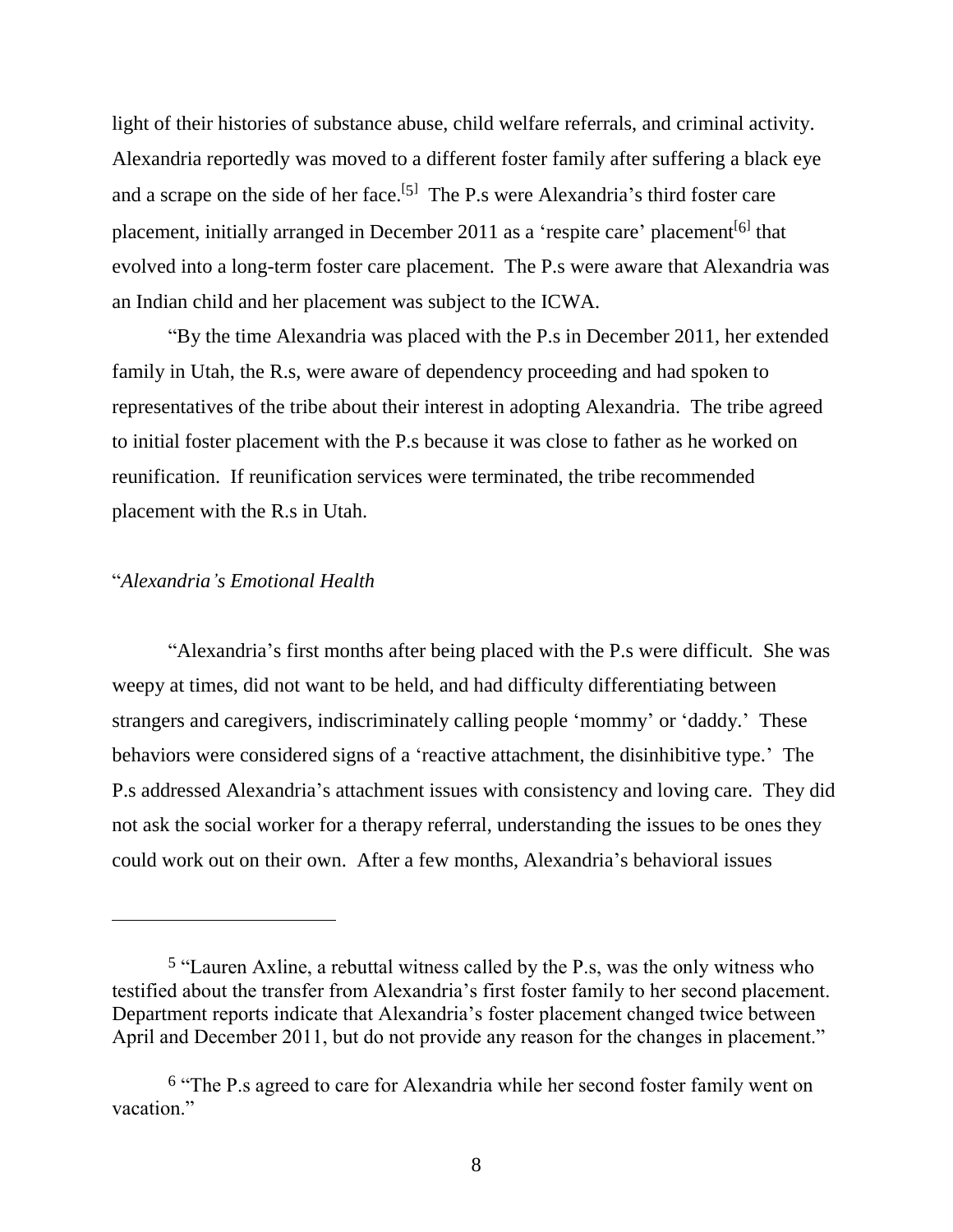resolved, and she formed a strong primary bond and attachment with the entire P. family, viewing the parents as her own parents and the P. children as her siblings.

"On September 17, 2012, Alexandria began play therapy with Ruth Polcino, a therapist with United American Indian Involvement. Sessions took place weekly in the P. home. In a December 31, 2012 letter to the Department's social worker Javier, Polcino noted Alexandria's 'happiness, playfulness, sense of safety, and positive rapport with her foster parents and siblings' and concluded that her consistent, loving experience in the foster home appears to have fostered a healthy and secure attachment. Notably, the letter concludes 'Based on witnessing Alexandria in the [P.s'] household, and based on her history of repeated separation from caretakers, this therapist highly recommends that Alexandria be allowed to stay in touch with the [P.] family, even after she is placed with her Aunt [Ginger R.] in Utah. This recommendation is not intended to interfere with the current adoption, but rather to allow Alexandria to stay in touch with the [P.] family as extended family who care about her.'

"An April 3, 2013 report notes the significant advancements made by Alexandria during her placement with the P.s, as well as her ability to form a healthy attachment to new caretakers: 'Alexandria's ability to re-attach to a new caretaker is stronger because of the stability that the [P.] family has provided for her. The behaviors that she presented with initially when placed with the [P.] family were much more indicative of a possible attachment disorder (i.e., the indiscriminate attachment she demonstrated with strangers). Since then, these behaviors have been almost entirely extinguished. In their place are more appropriate behaviors that are evidence of a more healthy and secure attachment . . . .'

# "*Father's Reunification Efforts*

"Alexandria's father successfully complied with reunification services for more than six months, progressing to such an extent that he was granted unmonitored eighthour visits. By June 2012, the Department reported a substantial probability he would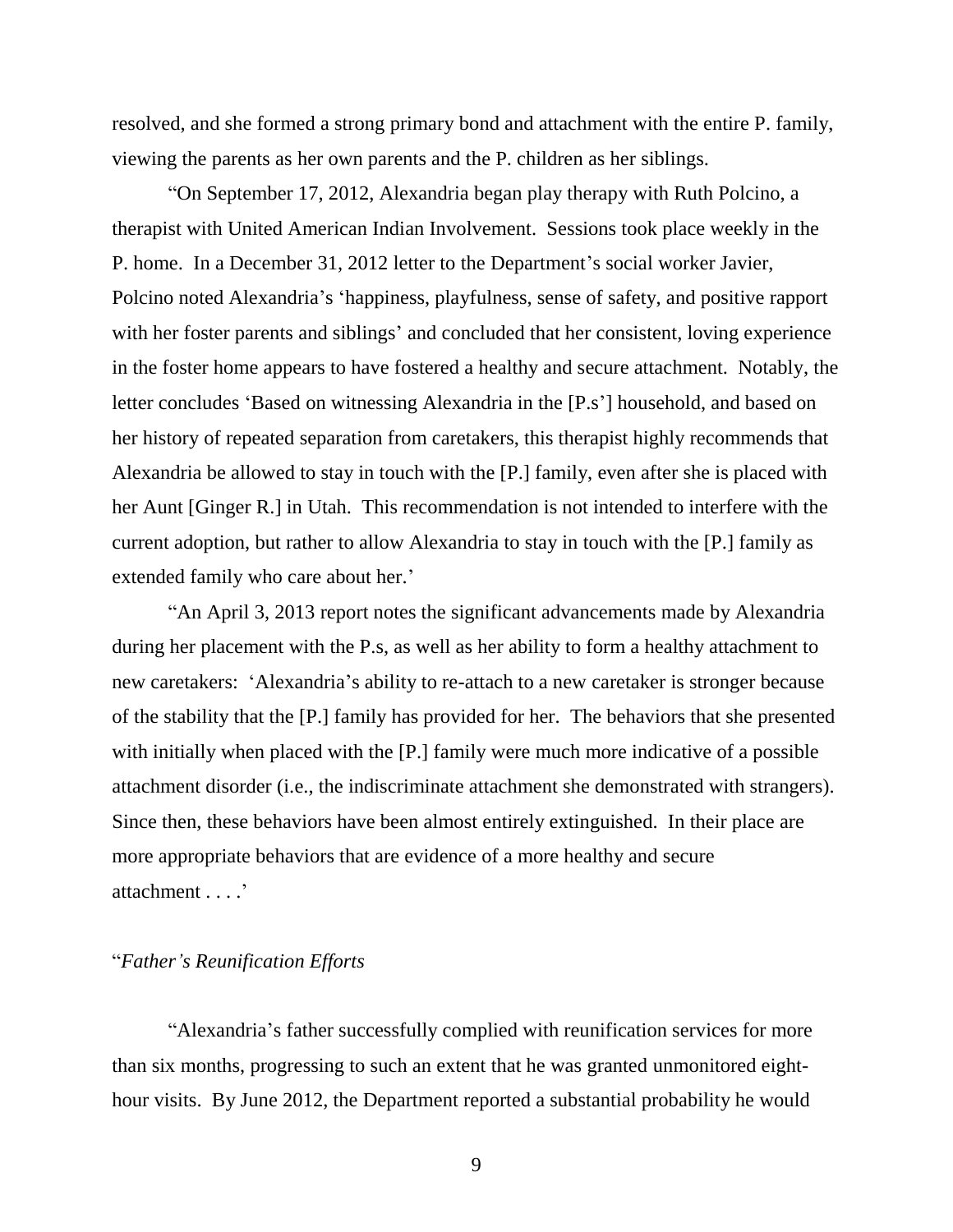reunify with Alexandria within the next six months. Shortly thereafter, however, father's emotional state deteriorated dramatically. He separated from his new wife, left California, and did not visit Alexandria after July 28, 2012. By September 2012, he had communicated to the Department that he no longer wished to continue reunification services.

### "*The R. Family*

"Because Ginger R.'s uncle is Alexandria's paternal step-grandfather, the tribe recognizes the R.s as Alexandria's extended family. The R.s have an ongoing relationship with Alexandria's half-sister, Anna, who visits the R.s on holidays and for a week or two during the summer. Anna and Alexandria have the same paternal grandmother (who has since passed away) and step-grandfather, and the step-grandfather has designated the R.s to care for Anna if he should become unable to care for Anna.

"The R.s expressed their interest in adopting Alexandria as early as October 2011. They were initially told that to avoid confusing Alexandria, they should not contact her while father attempted to reunify. If reunification efforts failed, they were the tribe's first choice for adoption. The family has approval for Alexandria to be placed with them under the Interstate Compact on the Placement of Children (ICPC, Fam. Code, § 7900 et seq.). The R.s first visited Alexandria shortly after the court terminated father's reunification services. Since then, they video chat with Alexandria about twice a week and have had multiple in-person visits in Los Angeles. The P.s refer to the R.s as family from Utah. At one point, when Alexandria asked if she was going to Utah, the P.s responded that they did not know for sure, but it was possible. Russell and Summer P. testified that before and following a recent visit by the R.s, most likely in June 2013, Alexandria was upset and said she did not want to visit with the R.s and did not like it when they came to visit. Russell P. acknowledged that the change in Alexandria's feelings coincided with the birth of a new baby in the P. family and a transition to a new therapist for Alexandria.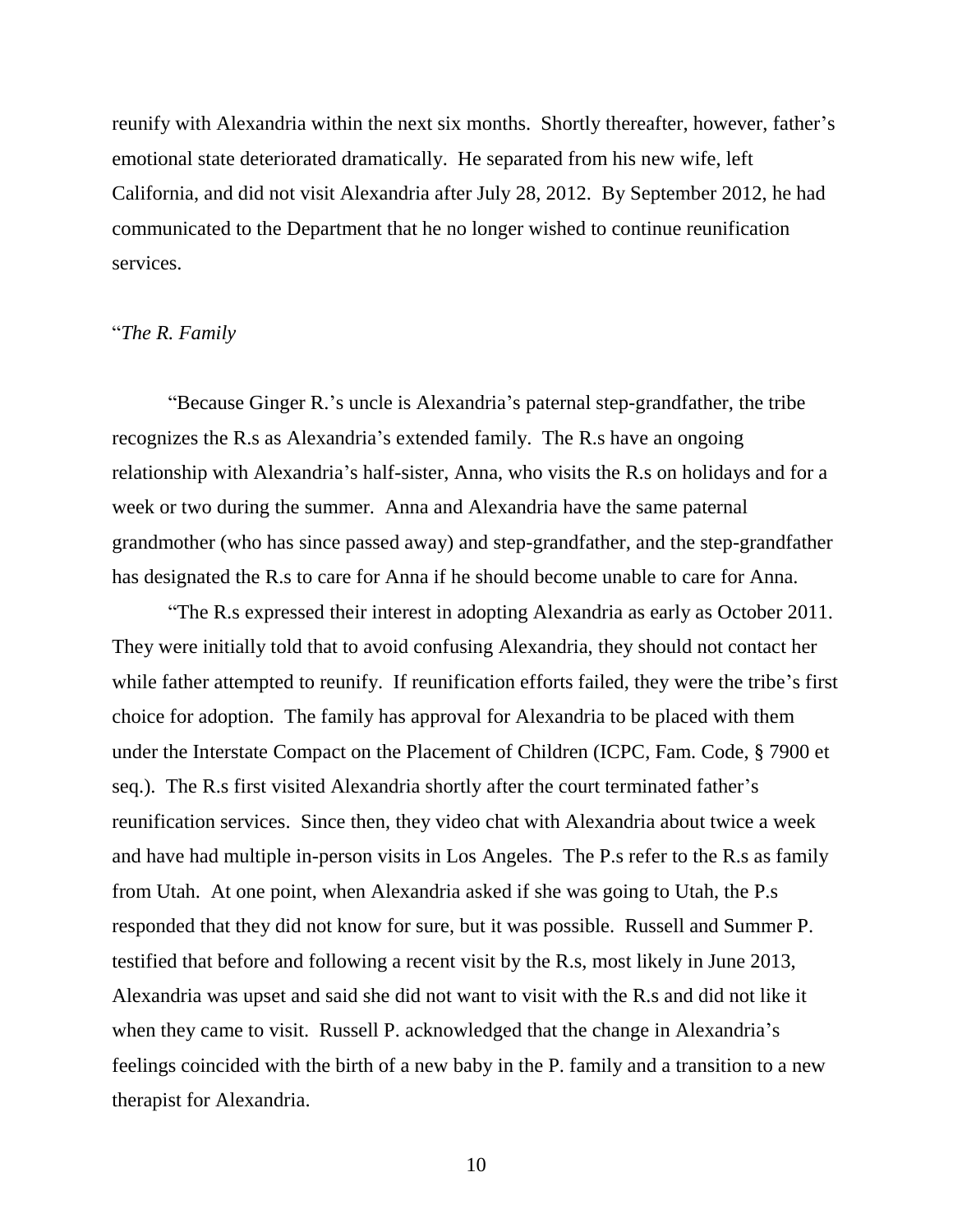#### "*The P. Family*

"Alexandria has lived with the P.s for over two and a half years, beginning in December 2011. By all accounts, they have provided her with clear and consistent rules, and a loving environment. Alexandria is bonded to the P.s, and has a healthy attachment to them. The Department consistently reminded the P.s that Alexandria is an Indian child subject to the ICWA placement preferences. At some point after father's reunification efforts failed, the P.s decided they wanted to adopt Alexandria. They discussed the issue with the Department social worker, who advised them that the tribe had selected the R.s as the planned adoptive placement.

## "*Transition Planning*

"As ordered by the court on April 12, 2013, the Department arranged a conference call to discuss a transition plan in anticipation of a possible court order directing placement with the R.s. The call lasted 90 minutes and included the P.s in Los Angeles; the R.s from Utah; Ruth Polcino, Alexandria's therapist at United American Indian Involvement; Polcino's supervisor, Jennifer Lingenfelter; Alexandria's attorney, Kerri Anderson; Department social worker Roberta Javier, as well as two other Department employees. The participants agreed on a transition plan that involved a relatively short transition, with both families meeting for breakfast or at a park, explaining to Alexandria that she is going to live with the R.s, who are family who love Alexandria very much and will take good care of her. The P.s would reassure Alexandria that they love her and will always be a part of her family." (*Alexandria I, supra*, 228 Cal.App.4th at pp. 1330- 1333.)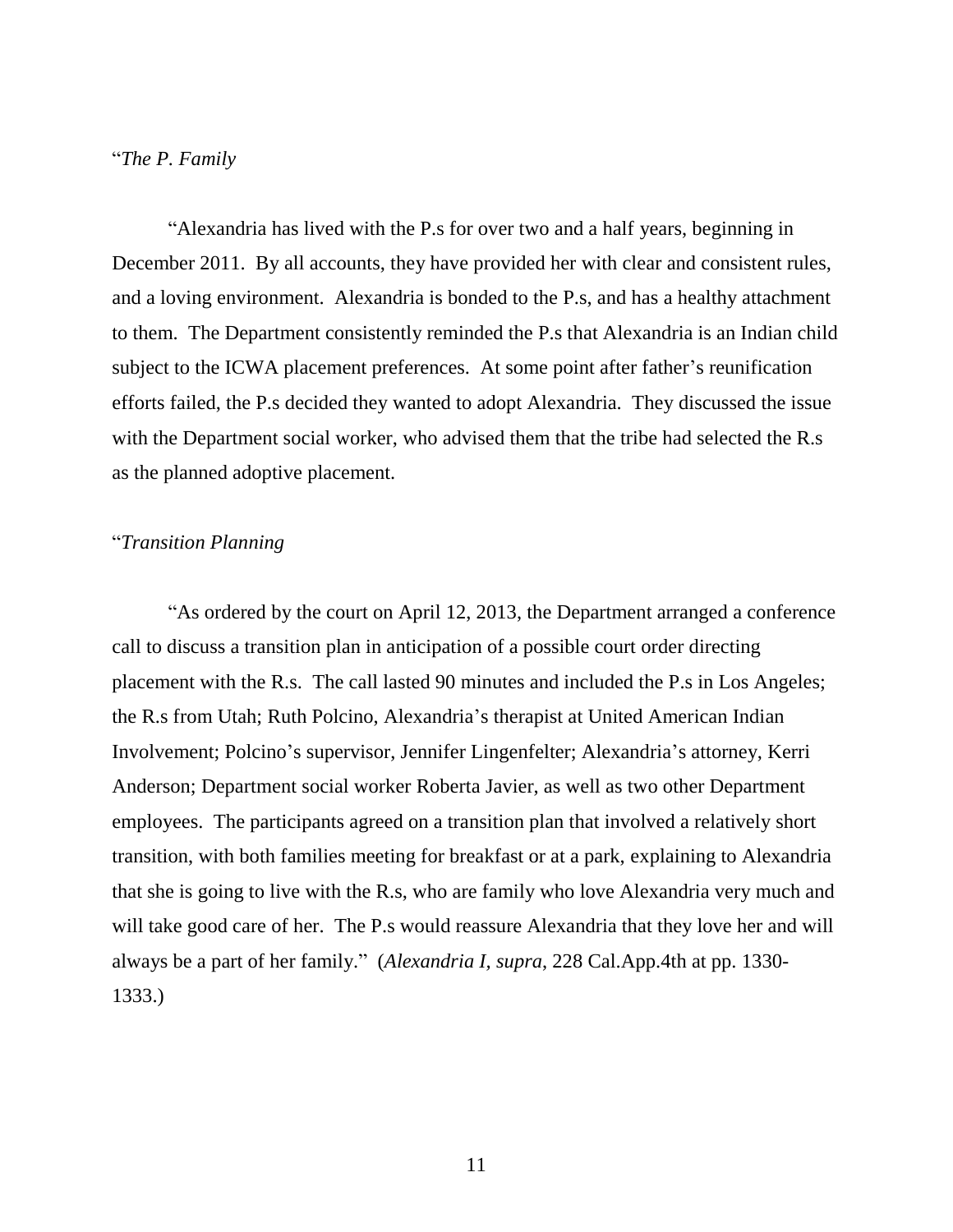$\overline{a}$ 

After the good cause hearing, Judge Pellman issued a written order concluding that the P.s had not demonstrated good cause to depart from the ICWA's placement preferences. The P.s. appealed, and on August 15, 2014, we published a decision reversing and remanding the matter for a new good cause hearing. (*Alexandria I*, *supra*, 228 Cal.App.4th 1322.)

# **B. Facts preceding second good cause hearing**

While the P.s' first appeal of Judge Pellman's decision was pending, several disputes arose between the parties. In March 2014, the P.s insisted that they must be present for Alexandria's visits with the R.s, despite the Department clarifying that unmonitored visits were permitted. After the P.s unsuccessfully sought Court of Appeal intervention to prevent the R.s from taking Alexandria to Disneyland, Judge Pellman ordered that Alexandria's monthly visits with the R.s would remain unmonitored and would be in accordance with her schedule (around things like naptime).<sup>7</sup> The R.s had a four-hour visit with Alexandria at Disneyland, but after Alexandria was delayed in returning home because the social worker was stuck in traffic, the P.s refused to allow another visit the following day. In July 2014, Alexandria's therapist, Stephanie Wejbe, sought to transition Alexandria's play therapy with the P. family to individual sessions outside of the home. The therapist noted that she had been expressing concern in her written reports since October 2013 about distractions interfering with Alexandria's therapy and gave examples of Summer P. limiting or interfering with therapy. When the Department brought the matter to the court's attention, the P.s opposed any changes, arguing that the court had never ordered individual therapy for Alexandria, and sessions outside the home would cause her anxiety. Judge Pellman set the matter for a subsequent

<sup>&</sup>lt;sup>7</sup> Pursuant to Evidence Code sections 452, subdivision (d)(1), and 459, subdivision (a), we take judicial notice of minute orders dated March 19, 2014, and March 20, 2014.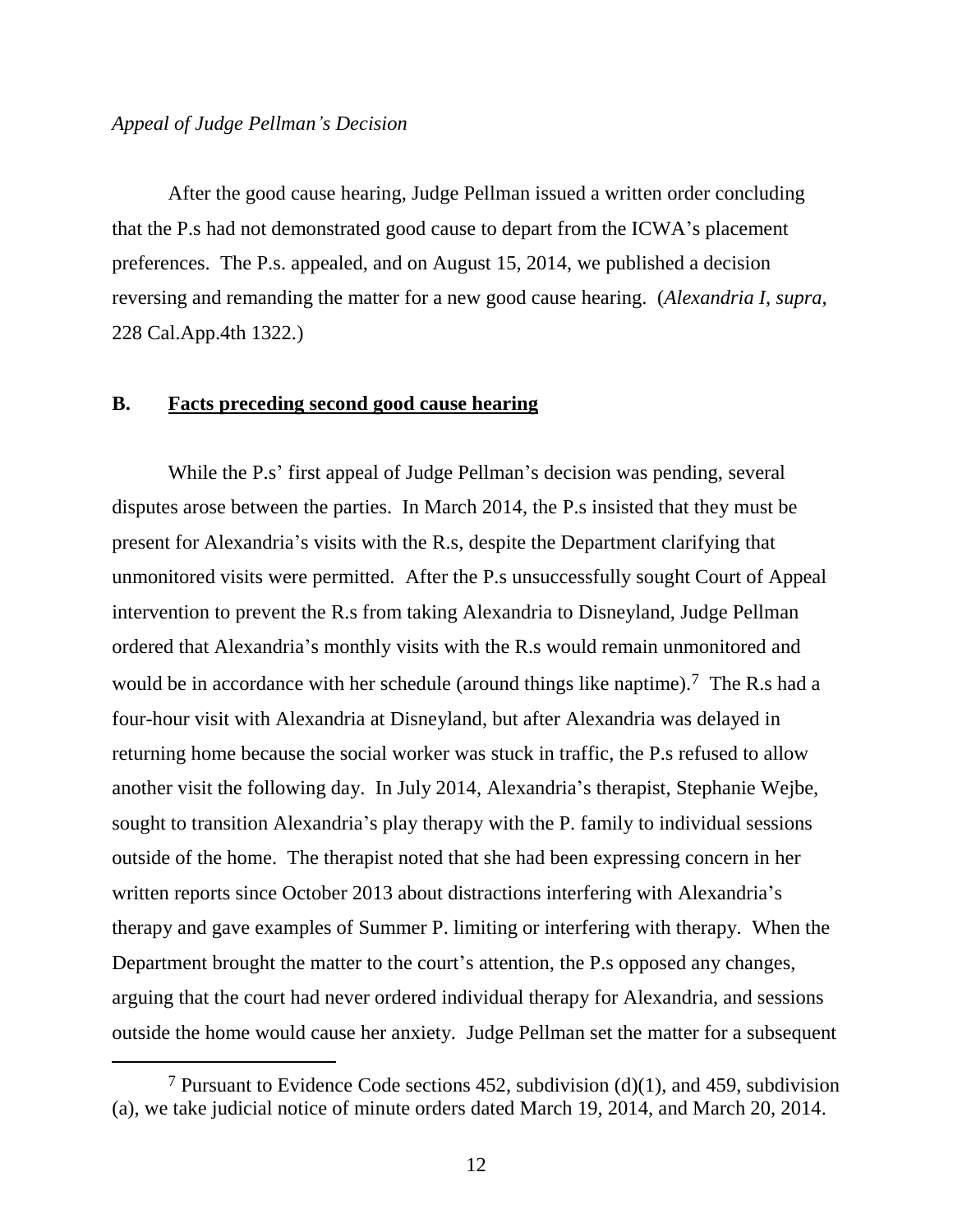hearing. Also in July 2014, the P.s, through their foster family agency, filed a report alleging Ginger R. had driven off at the beginning of a visit when Alexandria did not yet have her seat belt on. The Department did not take any action, and its reports indicate the visit went well.

After remand, the case was assigned to Judge Trendacosta, who ordered individual therapy for Alexandria in December 2014.<sup>8</sup> Alexandria seemed happier and less anxious in individual sessions and was much more open about discussing family. Wejbe felt that Summer P. was reluctant to implement some of the therapy tools she suggested for Alexandria in the home, and the P. family did not attend many of the cultural activities offered through United American Indian Involvement. During one session, Wejbe made a dreamcatcher with Alexandria. Summer P. testified the dreamcatcher had ended up in the trash.

Alexandria had consistent monthly visits with the R.s, and video calls with them about twice a week. The video call sessions were sometimes challenging because Alexandria would get distracted. Her in-person visits with the R.s were generally comfortable and relaxed, and Alexandria would sometimes ask to spend additional time with the R.s. In contrast to Alexandria's demeanor during visits with the R.s, the P.s reported Alexandria would display anxious behaviors upon returning from visits, being clingy and sometimes crying.

The R.s would usually include Alexandria's older half-sister, Anna, in the visits. Alexandria first met Anna during a July 2013 visit, when Anna was about 12 years old. Anna lived with the R.s for a time, but by September 2015, she had moved down the street from the R.s. Alexandria's younger half-sister Kayla was born in March 2015, and was being cared for by R.s. Alexandria responded to Kayla positively during

<sup>&</sup>lt;sup>8</sup> The P.s assert in their brief that at the first in-chambers conference, they sought Judge Trendacosta's permission to obtain a bonding study and asked the judge to promptly set a date for a new good cause hearing, but their requests were ignored. The P.s do not support these assertions with any evidence in the record, beyond their own counsel's assertion in a later hearing. An unsworn statement of counsel is not evidence. (*In re Zeth S.* (2003) 31 Cal.4th 396, 414, fn. 11.)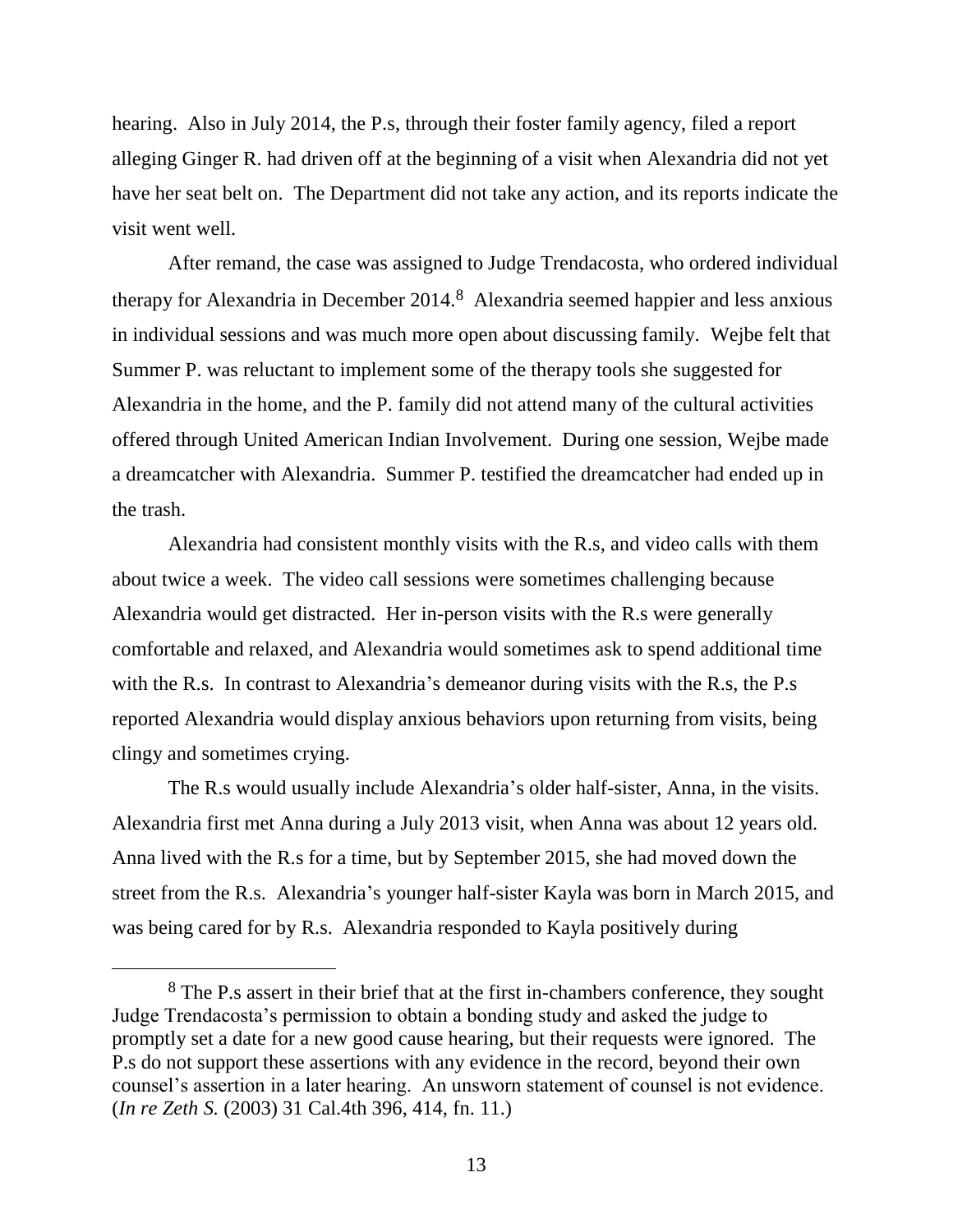Alexandria's first overnight visit with the R.s in April 2015. On a visit to Utah, Alexandria left Post-its around the house, including one on Kayla's swing, because she did not want her sister to forget her.

Ginger R. had a close relationship with Alexandria's paternal grandmother, Sharon L., who was married to Ginger's uncle. Sharon was Choctaw, with a close connection to her tribe, and considered Ginger like a daughter, sharing stories with her. Ginger also grew up in a community with many ties to Native American culture. Ginger has been in contact with the Choctaw tribe since Sharon's death in August 2011, and communicates with the tribe at least monthly, but often weekly.

The P.s have described efforts they made to incorporate Native American culture into their lives. Summer P. has Southern Tuscarora heritage, but the tribe is not enrolling new members and is not a federally recognized tribe. They have painted one wall of their kitchen "Navajo Blue," and are members of the Autry Museum, participating in Native American arts and crafts activities. They attend an annual pow-wow, and shortly before the September 2015 good cause hearing, Summer and Alexandria attending a sage burning ceremony. However, Summer declined to participate in a part of the activity, and did not encourage Alexandria to participate.

Alexandria began overnight weekend visits with the R.s in April 2015, staying with them from Friday to Sunday in southern California. In July 2015, she had a weeklong visit in Utah with the R.s. A social worker traveled with her, observed her transition to the R.s, and reported that Alexandria was excited about the visit and appeared to be comfortable in the R. home. On the return trip, Alexandria told the social worker she had a great time and would like to visit her sister and the R.s again. The P.s felt that Alexandria was too young for overnight visits, noting that they would not let their son of the same age stay with someone overnight.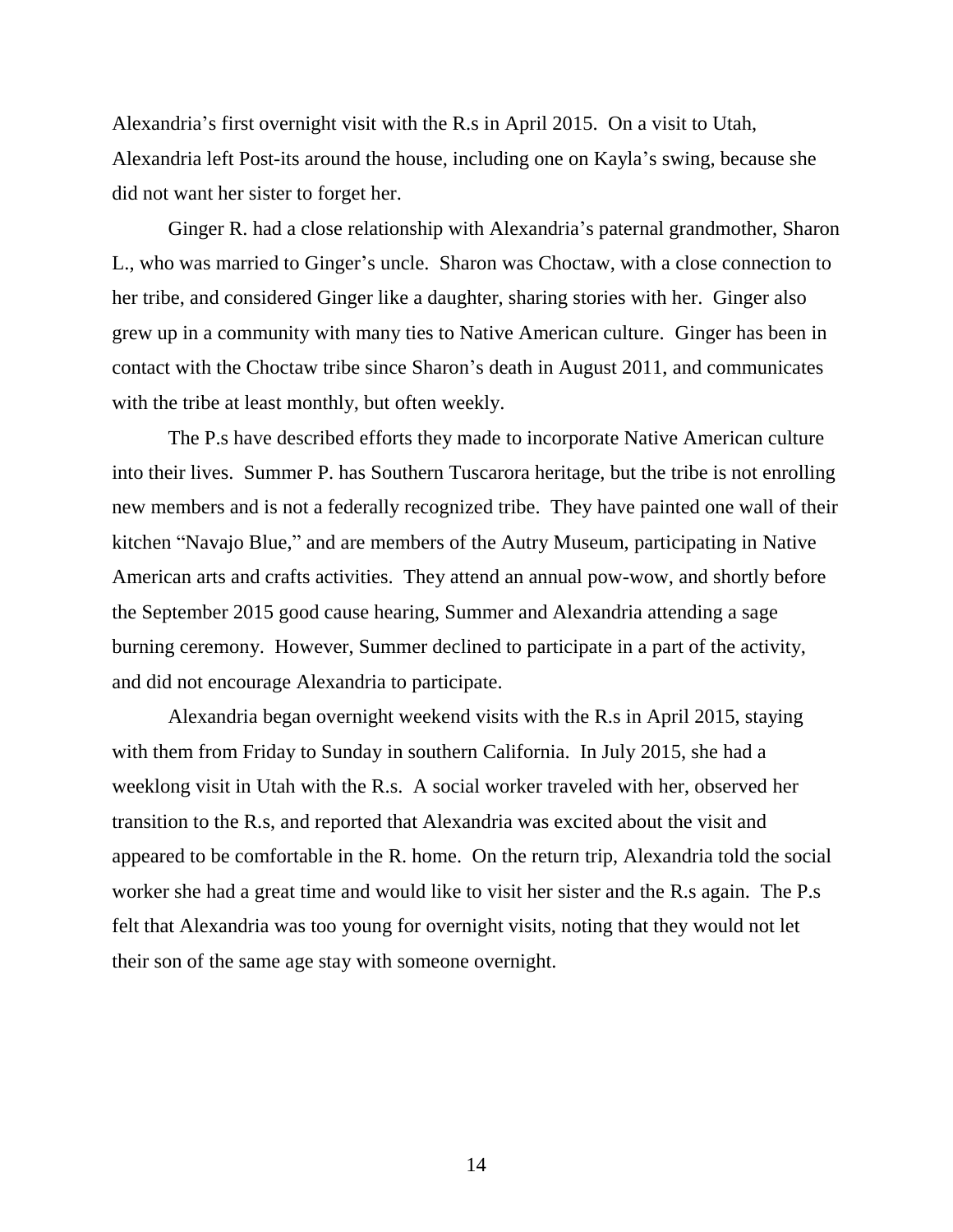On March 26, 2015, the court appointed Linda Doi Fick to conduct an evaluation under Evidence Code 730.<sup>9</sup> All parties agreed to Doi Fick as a neutral evaluator. She spent over 25 hours on interviews, observations, and consultations, plus another 20 hours reviewing case records in order to write her report, so she was familiar with the history of the case and Alexandria's relationship with the P.s. During Doi Fick's time observing Alexandria and her interactions with the P.s and the R.s, Alexandria had three separate overnight visits with the R.s, and Doi Fick met with Alexandria and/or the R.s during or at the end of each visit. She was also able to observe in her office how Alexandria was able to transition from a visit with the R.s back to the P.s, and spoke by phone with the P.s about their concerns with Alexandria's behavior and demeanor after visits with the R.s. Doi Fick commented that Alexandria appeared to have a good rapport with minor's counsel Jennifer McCartney, who during one visit informed Alexandria of changes to the schedule, which Alexandria easily accepted.

After Doi Fick's report was completed on June 25, 2015, the P.s asked the court to approve an independent evaluator for a bonding study, emphasizing it was necessary for the good cause hearing. Minor's counsel opposed the request. At a hearing on July 8, 2015, the court explained that Doi Fick, in her capacity as an Evidence Code section 730 expert who was well-known to the court, was acting as an independent evaluator, but the court would permit the P.s to retain an expert to review Doi Fick's report. The P.s retained Deena McMahon, whose initial report included observations and conclusions based not only on her review of Doi Fick's report and information provided to her by the P.s, but also observations of and interviews with the P. family and Alexandria. McMahon's report was faxed to the parties on August 17, 2015. On August 20, 2015,

<sup>&</sup>lt;sup>9</sup> Doi Fick is a licensed marriage and family therapist with a master's degree in human development. She has been a member of the court's 730 Expert Panel since 1991. Evidence Code section 730 states, in relevant part: "When it appears to the court, at any time before or during the trial of an action, that expert evidence is or may be required by the court or by any party to the action, the court on its own motion or on motion of any party may appoint one or more experts to investigate, to render a report as may be ordered by the court, and to testify as an expert at the trial of the action relative to the fact or matter as to which the expert evidence is or may be required."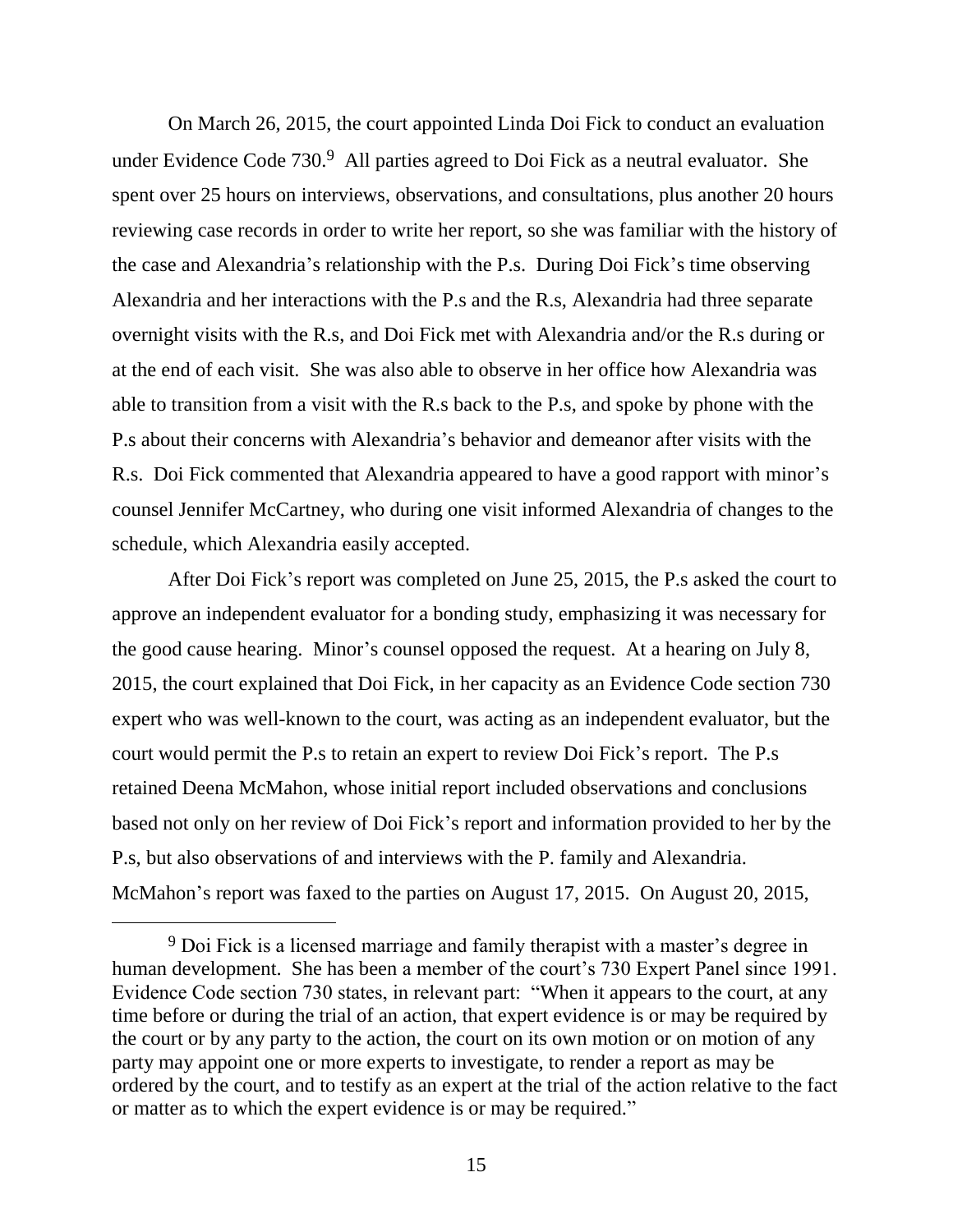minor's counsel filed a motion in limine to exclude the report and sought sanctions on the grounds that the court had not authorized and the P.s' attorney never obtained permission for McMahon to speak with Alexandria. On the first day of the scheduled good cause hearing, the court heard argument on minor's motion to exclude the McMahon report, and decided it would strike the report, but permit the P.s to proffer the expert on the limited basis of her review of Doi Fick's report only.

The court's good cause hearing commenced on September 1, 2015, and continued over five separate days. During the hearing, the P.s presented testimony from the following witnesses: (1) Russell P.; (2) Summer P.; (3) McMahon, a bonding and attachment expert; (4) Dr. Michael Ward, a member of the court's Evidence Code section 730 panel; and (5) Lauren Axline, a social worker from their foster family agency. Minor's counsel called the following witnesses: (1) Doi Fick, the expert appointed by the court under Evidence Code section 730; (2) Ginger R.; (3) minor's therapist Wejbe; and (4) Dr. Carrie Johnson, a licensed clinical psychologist who is a director of Seven Generations at United American Indian Involvement and an expert on cultural identity. The Choctaw tribe called tribal social worker Amanda Robinson. Counsel for the Department and father participated in argument and cross-examined witnesses, but did not call any witnesses. The Department offered into evidence reports from January 31, 2013 through August 17, 2015, and asked the court to take judicial notice of all prior findings and orders. The only documents received into evidence from the P.s that are part of our record on appeal are  $(1)$  a second report by McMahon, <sup>10</sup> which does not include any information or conclusions gleaned from her observations of or interactions with Alexandria, and (2) a packet of e-mail correspondence involving the P.s' possible Indian heritage and their efforts to arrange visits with Alexandria's half-sister Anna.

As explained in the procedural background section of this opinion, Judge Trendacosta issued a ruling on November 3, 2015 deciding that the P.s had not proven good cause to depart from the ICWA's placement preferences, and ordering that

 $\overline{a}$ 

 $10$  McMahon's original report is included as an exhibit on appeal, but it was not admitted into evidence by the trial court.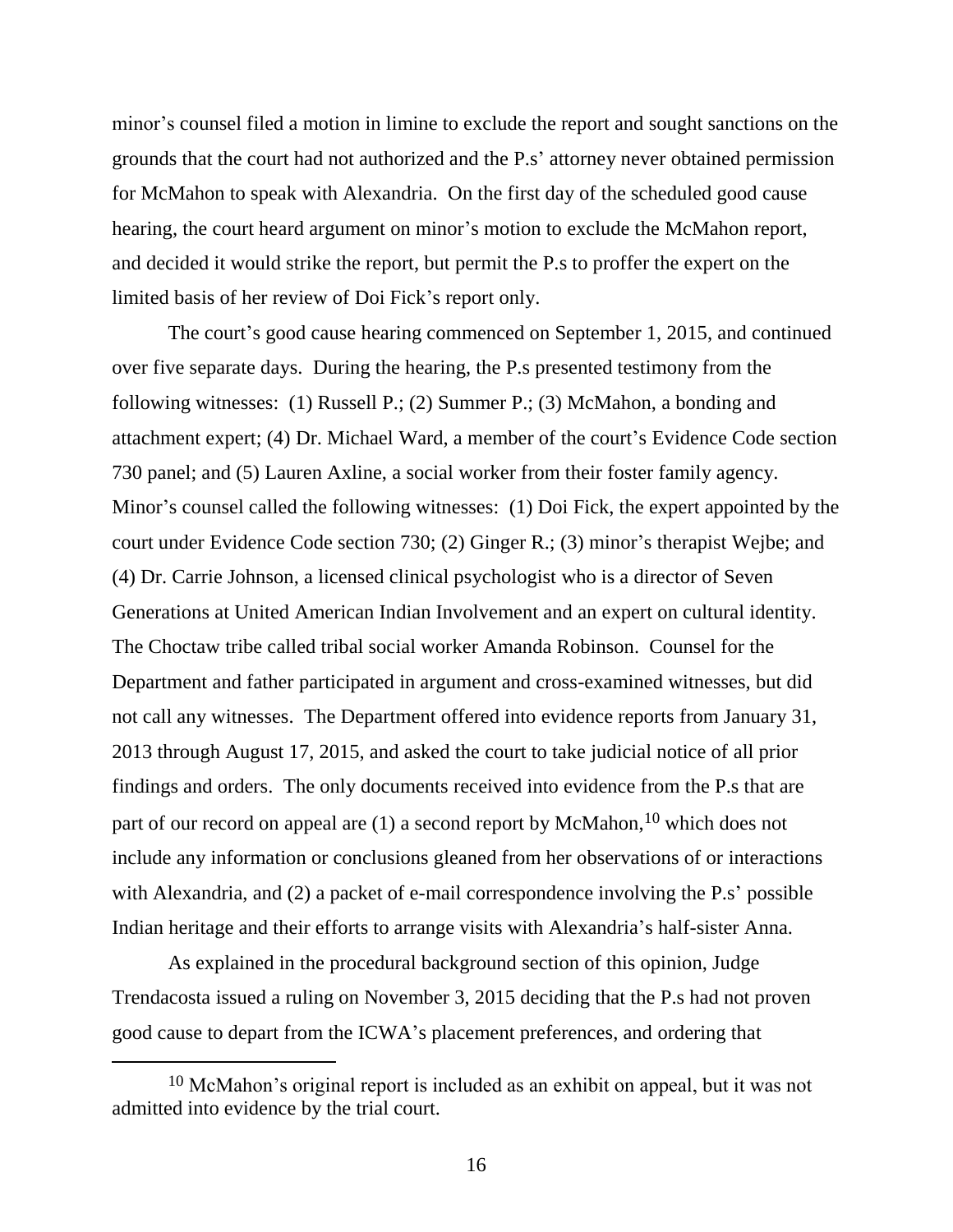Alexandria be placed with the R.s. The ruling was then stayed by peremptory writ, and the matter remanded on January 29, 2016.

### **C. Facts preceding third good cause hearing**

The case was assigned to Judge Diaz on February 2, 2016. On February 5, 2016, Judge Diaz requested all counsel to verify that he had the complete record to review before making a decision. The P.s filed a request to present additional evidence on February 19, 2015. The court deferred ruling on the request because it had not yet reviewed the entire file, but emphasized that it was hesitant to permit testimony because it would cause a delay, and the appellate court had not given any specific direction about reopening the case for further testimony.

On February 26, 2016, the P.s asked the court to either permit them to crossexamine the Department's social worker Orisco Wilson, or in the alternative, for the court to decline to review the reports submitted by the Department. The court deferred ruling on the request. When minor's counsel pointed out that the 30-day deadline set by this court was only three days away, Judge Diaz found that additional time was necessary to review all the evidence.

On March 8, 2016, the court began by explaining that it would not be appropriate to take additional evidence, given that it was not directed by the appellate court, and would cause more delay. The parties argued their positions and the court issued its ruling from the bench without an accompanying written decision. It found the P.s had not met their burden of proving by clear and convincing evidence that there was a significant risk of serious harm as a result of a change in placement. The court acknowledged Alexandria was bonded to the P.s, and noted that it would be an "easy call" if Alexandria was going to be "removed from a family who has the strength of the bond and place[d] into a family that is significantly unknown . . . ." In contrast, Alexandria had bonded with the R<sub>s</sub> and she had an opportunity to bond with and grow up with her half-siblings as well. The court also found it was in Alexandria's best interests to provide her with the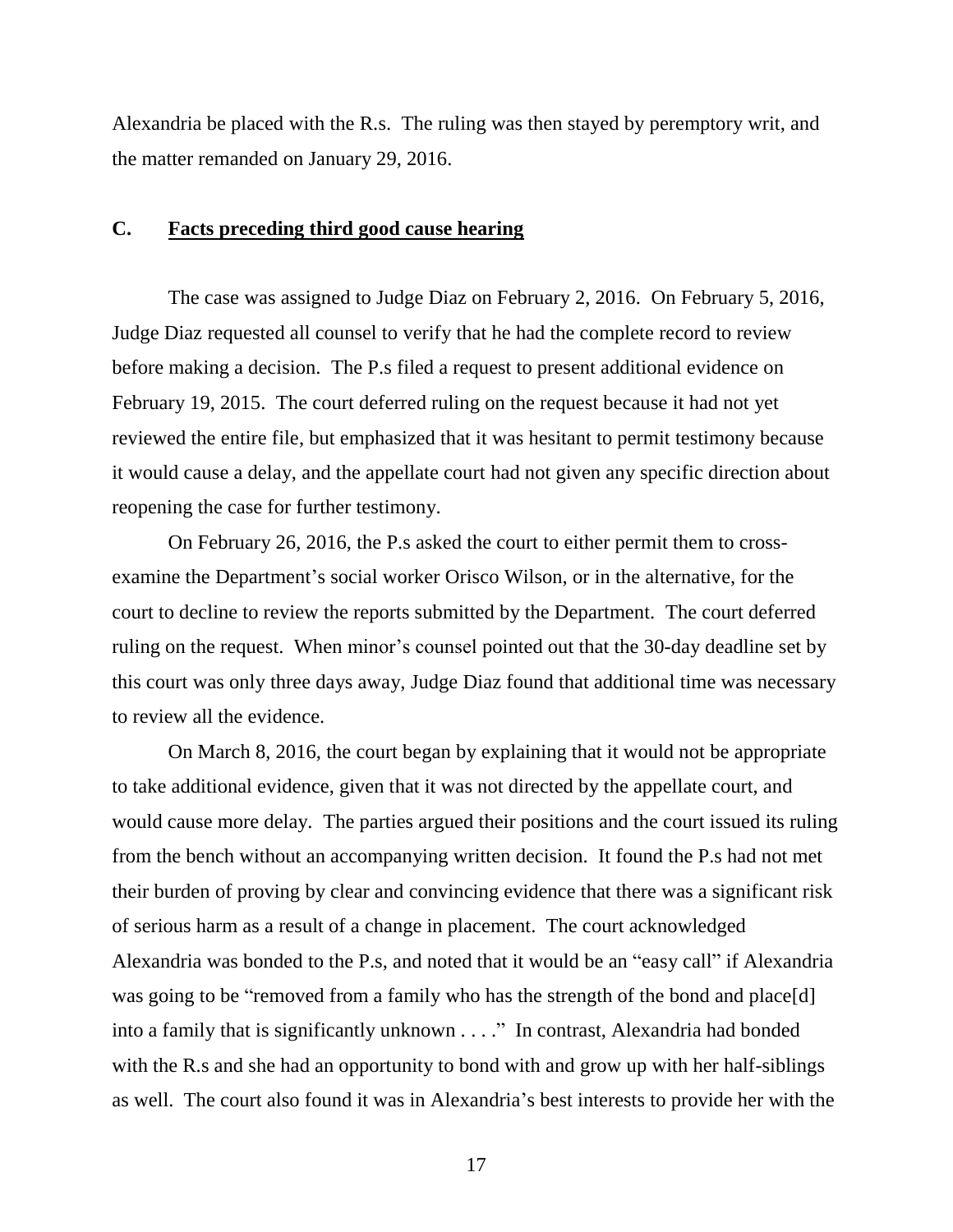opportunity to be raised in the Indian culture, even though she would not be living on a reservation. The court ordered Alexandria to be placed with the R.s and imposed a seven-day stay, after which Alexandria would be moved without a transition plan.

The P.s filed a notice of appeal, and also sought another writ of supersedeas to stay Alexandria's transfer. We denied the writ petition on March  $18$ ,  $2016$ .<sup>11</sup>

### **DISCUSSION**

The key question on appeal is whether the dependency court's decision to place Alexandria with the R. family in Utah in accordance with the ICWA's placement preferences is supported by substantial evidence. The P.s raise a number of collateral issues as well. After reviewing the law governing good cause determinations, we address the following issues: (a) law of the case and the scope of remand; (b) good cause as a matter of law; (c) the substantial evidence supporting the court's finding of no good cause; and (d) the court's evidentiary rulings.

### **A. The ICWA placement preferences and good cause exception**

 $\overline{a}$ 

The oft-discussed history and overall requirements and presumptions of the ICWA are discussed in *Alexandria I*, *supra*, 228 Cal.App.4th at pages 1337 through 1340. Most relevant to the current discussion is the good cause exception to the ICWA's placement preferences. The ICWA provides that when an Indian child is put into an adoptive placement, "a preference shall be given, in the absence of good cause to the contrary, to a placement with (1) a member of the child's extended family; (2) other members of the Indian child's tribe; or (3) other Indian families." (§ 1915(a).) California law parallels

<sup>&</sup>lt;sup>11</sup> The parties have attempted to call the court's attention to a number of facts that occurred after the Notice of Appeal was filed, most of which relate to Alexandria's transfer to the R.s. We find the post-appeal facts to be irrelevant to our review, and therefore decline to consider them.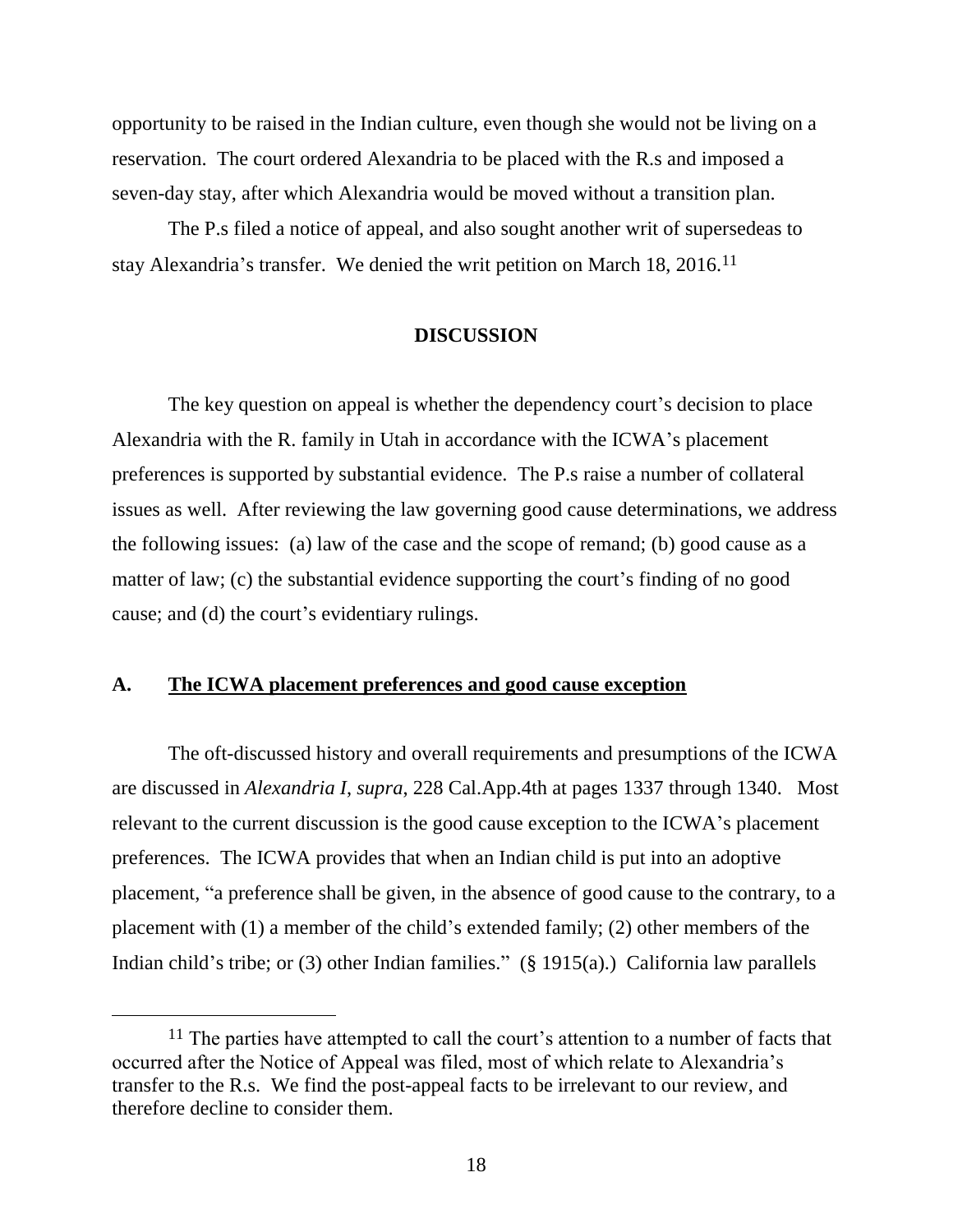these federal requirements, and also clarifies that the party requesting departure from the ICWA's placement preferences bears the burden of establishing the existence of good cause. (Welf. & Inst. Code, § 361.31, subd. (j); see also *In re Anthony T.* (2012) 208 Cal.App.4th 1019, 1029.)

Our earlier opinion referenced guidelines enacted by the Department of the Interior, Bureau of Indian Affairs (Bureau) in 1979, which provided nonbinding guidance on implementation of the ICWA. (44 Fed.Reg. 67584 (Nov. 26, 1979); *Alexandria I*, *supra*, 228 Cal.App.4th at p. 1339.) In 2015, the Bureau issued an updated set of *Guidelines for State Courts and Agencies in Indian Child Custody Proceedings* (80 Fed.Reg. 10146 (Feb. 25, 2015) (*Guidelines*)) to replace the 1979 guidelines. The *Guidelines* are instructive or advisory, not mandatory. (*Fresno County Dept. of Children & Family Services v. Superior Court* (2004) 122 Cal.App.4th 626, 642-643 (*Fresno County*).) The Bureau also subsequently issued a final rule<sup>12</sup> to govern the ICWA implementation. (81 Fed.Reg. 38778 et seq. (June 14, 2016).) The rule does not directly affect the current proceeding because it does not take effect until December 12, 2016.<sup>13</sup> We mention the new rule here, however, because the continued relevance and viability of the 2015 *Guidelines* once the rule takes effect is not entirely clear. The language and substance of the rule differ from the 2015 *Guidelines* in ways that we will discuss in

<sup>&</sup>lt;sup>12</sup> The regulations contained in the rule will appear in Title 25 of Code of Federal Regulations as "Subpart I-Indian Child Welfare Act Proceedings." Section 23.101 states "The regulations in this subpart clarify the minimum Federal standards governing implementation of the Indian Child Welfare Act (ICWA) to ensure that ICWA is applied in all States consistent with the Act's express language, Congress's intent in enacting the statute, and to promote the stability and security of Indian tribes and families." (81 Fed.Reg., *supra*, at p. 38868.)

<sup>&</sup>lt;sup>13</sup> Section 23.143 of the rule states, "None of the provisions of this subpart affects a proceeding under State law for foster-care placement, termination of parental rights, preadoptive placement, or adoptive placement that was initiated prior to December 12, 2016, but the provisions of this subpart apply to any subsequent proceeding in the same matter or subsequent proceedings affecting the custody or placement of the same child." (81 Fed.Reg., *supra*, at p. 38876.)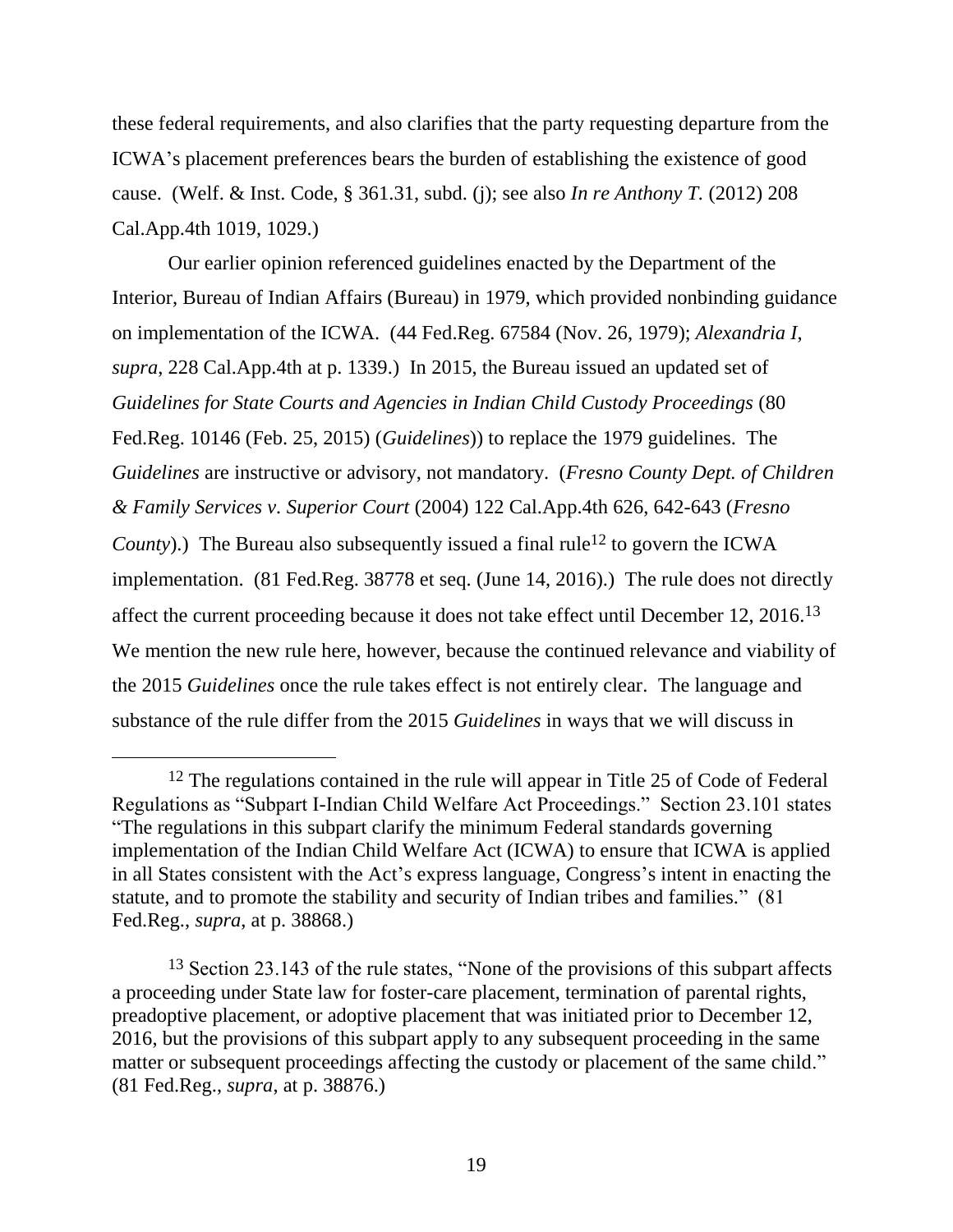detail later in this opinion, but nothing in the rule states that it supersedes the *Guidelines*. Instead, the new rule states, "In some cases, the [Bureau] determined that particular standards or practices are better suited to guidelines; the [Bureau] anticipates issuing updated guidelines prior to the effective date of this rule (180 days from issuance)." (81 Fed.Reg., *supra*, at p. 38780.) Updated guidelines have not yet been issued, but the new rule does contain provisions that will be relevant to good cause determinations in future cases.

The portion of the 2015 *Guidelines* outlining what courts should consider in determining good cause cautions against giving weight to ordinary bonding that may occur in a placement that does not comply with the ICWA. 14 (*Guidelines*, 80 Fed.Reg., *supra*, at p. 10158.) The new final rule provides that "[a] placement may not depart from the preferences based solely on ordinary bonding or attachment that flowed from time spent in a non-preferred placement that was made in violation of ICWA." (81 Fed.Reg., *supra*, at p. 38875; 25 C.F.R. § 132(e), effective Dec. 12, 2016.) The Bureau explains the distinction between the *Guidelines*'s reference to a "placement that does not comply with ICWA" and the rule's reference to a "placement that was made in violation of ICWA" as follows: "The comments reflected some confusion regarding what constitutes a 'placement that does not comply with ICWA.' For clarity, the final rule instead references a 'violation' of ICWA to emphasize that there needs to be a failure to comply with specific statutory or regulatory mandates. The determination of whether there was a violation of ICWA will be fact specific and tied to the requirements of the statute and this rule. For example, failure to provide the required notice to the Indian child's Tribe for a year, despite the Tribe having been clearly identified at the start of the proceeding, would be a violation of ICWA. By comparison, placing a child in a non-preferred placement

<sup>14</sup> *Guidelines* Part IV, section F.4, subdivision (c)(3) provides that a finding of good cause could be based on the extraordinary physical or emotional needs of the child, but that "extraordinary physical or emotional needs of the child does not include ordinary bonding or attachment that may have occurred as a result of a placement or the fact that the child has, for an extended amount of time, been in another placement that does not comply with the Act." (*Guidelines*, 80 Fed.Reg., *supra*, at p. 10158.)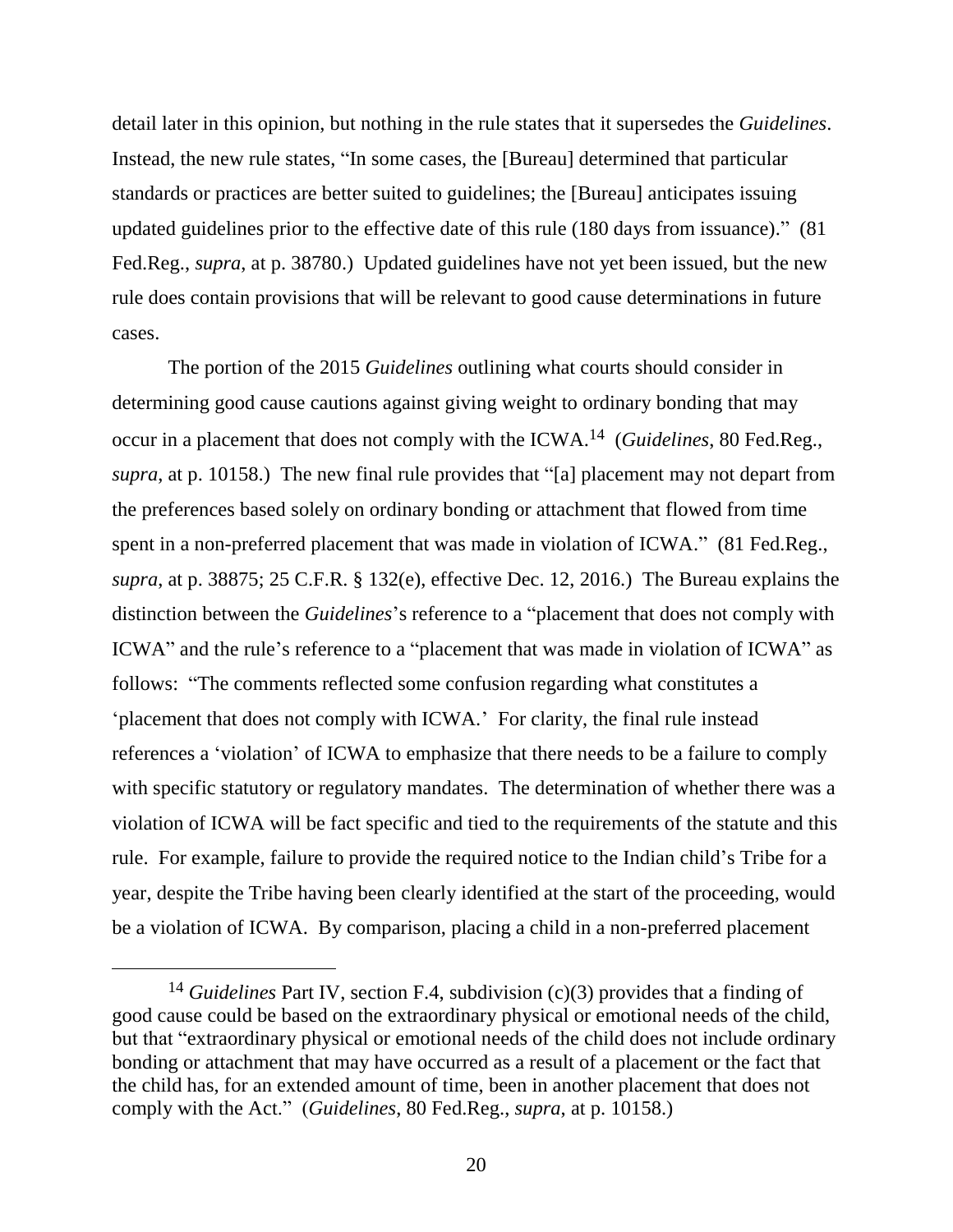would not be a violation of ICWA if the State agency and court followed the statute and applicable rules in making the placement, including by properly determining that there was good cause to deviate from the placement preferences." (81 Fed.Reg., *supra*, at p. 38846.)

On the role a child's best interests play in a good cause determination, the 2015 *Guidelines* state "[t]he good cause determination does not include an independent consideration of the best interest of the Indian child because the preferences reflect the best interests of an Indian child in light of the purposes of the Act." (*Guidelines*, 80 Fed.Reg., *supra*, at p. 10158.) In contrast, the new regulations that the final rule will add to the Code of Federal Regulations do not contain any reference to a child's best interests in the context of determining whether good cause exists to depart from the ICWA's placement preferences. When the Notice of Proposed Rulemaking that led to the final rule was available for public comment, commenters either approved of the omission of any reference to best interests, or objected to the omission. (See 81 Fed.Reg., *supra*, at p. 38847.) The Bureau's response to the comments emphasizes the risk present if courts were to use a best interests analysis as a less rigorous proxy for determining good cause in accordance with the final rule: "ICWA and this rule provide objective mandates that are designed to promote the welfare and short- and long-term interests of Indian children. Congress enacted ICWA to protect the best interests of Indian children. However, the regulations also provide flexibility for courts to appropriately consider the particular circumstances of the individual children and to protect those children. For example, courts do not need to follow ICWA's placement preferences if there is 'good cause' to deviate from those preferences. The 'good cause' determination should not, however, simply devolve into a free-ranging 'best interests' determination. Congress was skeptical of using 'vague standards like "the best interests of the child,"' H.R. Rep. No. 95-1386[, 2d Sess., p. 19 (1978)], and intended good cause to be a limited exception, rather than a broad category that could swallow the rule." (81 Fed.Reg., *supra*, at p. 38847.)

Although our decision is not subject to or controlled by these provisions of the new final rule, the Bureau's issuance of the rule makes us even more reticent to rely on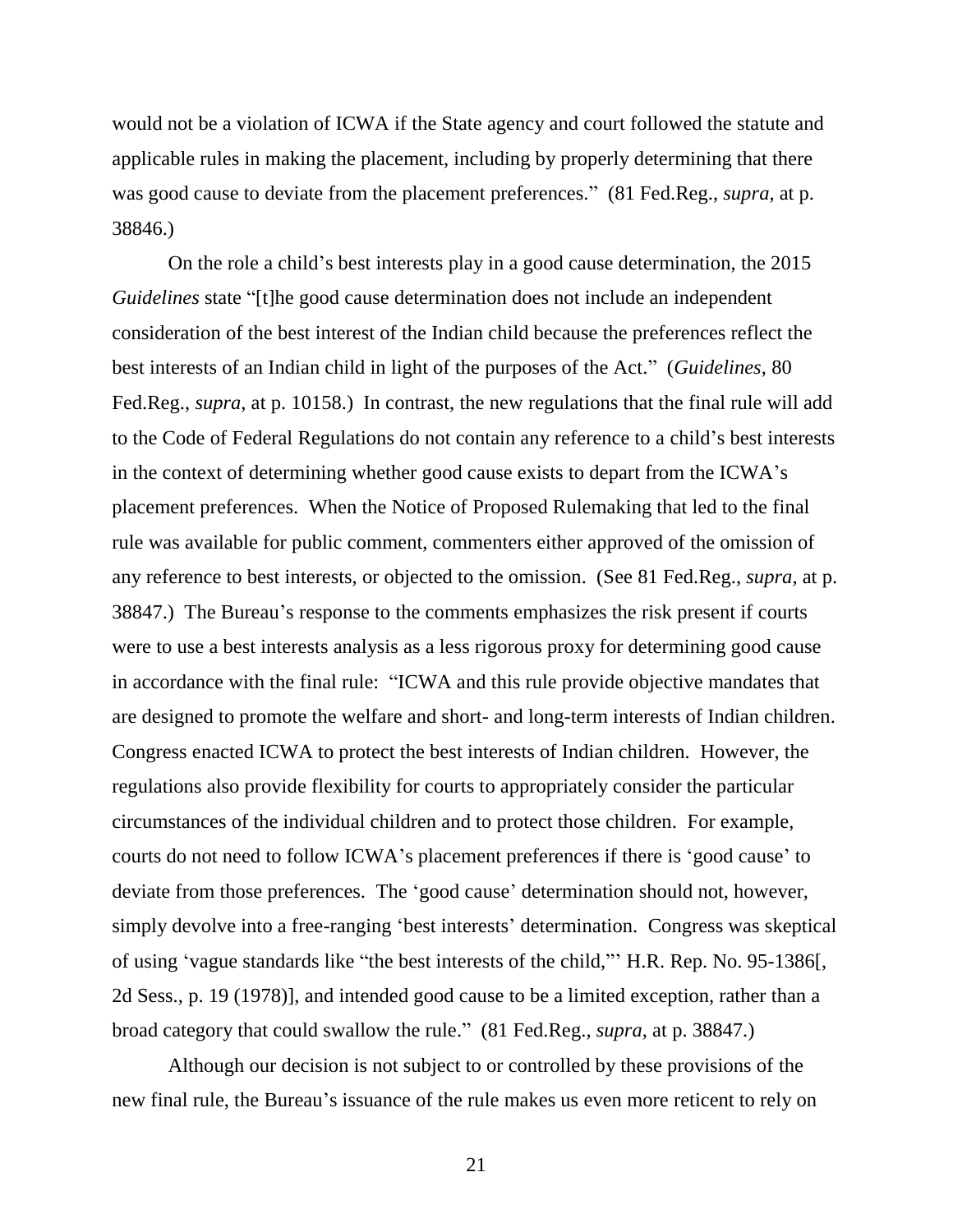the non-binding 2015 *Guidelines* as persuasive authority. The final rule clarifies the Bureau's intent in including the "ordinary bonding or attachment" statement in Part IV, section F.4 of the 2015 *Guidelines*, and no party contends that Alexandria's initial placement with the P.s was a "placement in violation of ICWA" (81 Fed.Reg., *supra*, at p. 38875)—and for good reason. The Choctaw tribe consented to the placement to facilitate efforts to reunify Alexandria with her father, and the P.s were informed that Alexandria was an Indian child subject to adoptive placement in accordance with the placement preferences.

We do observe, however, that our earlier opinion (and our analysis here) is fully consistent with the final rule's observation that a good cause determination should not devolve into a standardless, free-ranging best interests inquiry. We held that a child's best interest was a relevant factor in determining good cause, but recognized that it was one factor among several that a court would take into account in determining good cause. (*Alexandria I, supra*, 228 Cal.App.4th at pp. 1355-1356.) Our citations to cases from other states made this point clear. (*Native Village of Tununak v. State, Dept. of Health & Social Services, Office of Children's Services* (Alaska 2013) 303 P.3d 431, 451-452 [good cause depends on many factors, including the child's best interests]; *In Interest of A.E.* (Iowa 1997) 572 N.W.2d 579, 585 [good cause depends on a fact determinative analysis consisting of many factors, including the best interests of the child]; *In re Interest of Bird Head* (1983) 213 Neb. 741, 750 [331 N.W.2d 785, 791] ["[The ICWA] does not change the cardinal rule that the best interests of the child are paramount, although it may alter its focus"].) Nothing in our opinion directed the lower court to give greater weight to any one factor over others. A court tasked with determining good cause will consider a constellation of factors in determining whether a party has proven good cause by clear and convincing evidence. Among those factors will be the Indian child's best interests and whether the child is at significant risk of suffering serious harm as a result of a change in placement, including the effect of breaking a child's existing attachments. (*Alexandria I*, *supra*, 228 Cal.App.4th at pp. 1352-1356.)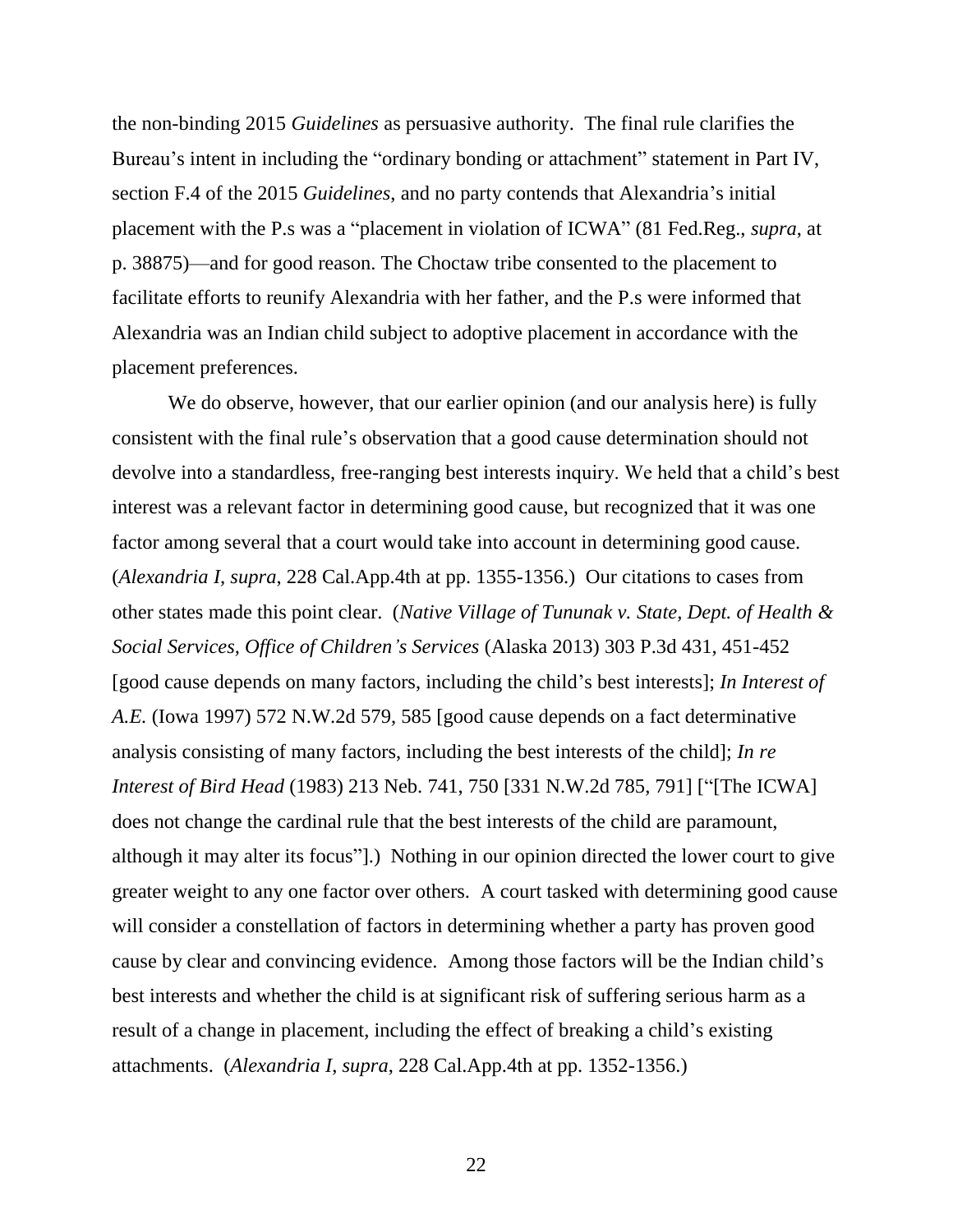# **B. The court's decision did not exceed the scope of remand or disregard the law of the case.**

We reject the P.s' contentions that the lower court exceeded the scope of the remand stated in our August 15, 2014 opinion, or that it violated the law of the case established by that opinion. The opinion concluded that Judge Pellman's 2013 decision had applied an incorrect standard for determining whether the P.s had demonstrated good cause to depart from the ICWA's placement preferences. Recognizing that circumstances might have changed in the one-year interim between Judge Pellman's ruling and our decision to reverse and remand, we emphasized "that in determining whether good cause exists to depart from the placement preferences identified in section 1915(a), the court may consider facts and circumstances that have arisen since the filing of this appeal. (See, e.g., *In re B.C.* (2011) 192 Cal.App.4th 129, 150-151 [reversing and remanding with clarification that in determining child's best interests, the court may consider events arising since the filing of the appeal].)" (*Alexandria I*, *supra*, 228 Cal.App.4th at p. 1357.) The dependency court could consider the evidence that had already been presented, plus any new evidence it deemed relevant to the good cause determination, and decide whether the P.s had proven by clear and convincing evidence that there was good cause to depart from the ICWA's placement preferences, based partly on whether there was "a significant risk that [Alexandria] will suffer serious harm as a result of a change in placement." (*Id.* at p. 1354.) We noted that "the bond between Alexandria and her caretakers and the trauma that Alexandria may suffer if that bond is broken are essential components of what the court should consider when determining whether good cause exists to depart from the ICWA's placement preferences." (*Id*. at p. 1355.) We also concluded Judge Pellman should have given appropriate consideration to facts relevant to Alexandria's best interests. (*Id*. at pp. 1355-1356.)<sup>15</sup>

 $\overline{a}$ 

<sup>15</sup> Because the *Guidelines* are not binding (and of dubious vitality following the final rule in any event), we decline to consider whether our prior holding is affected by the issuance of those *Guidelines*.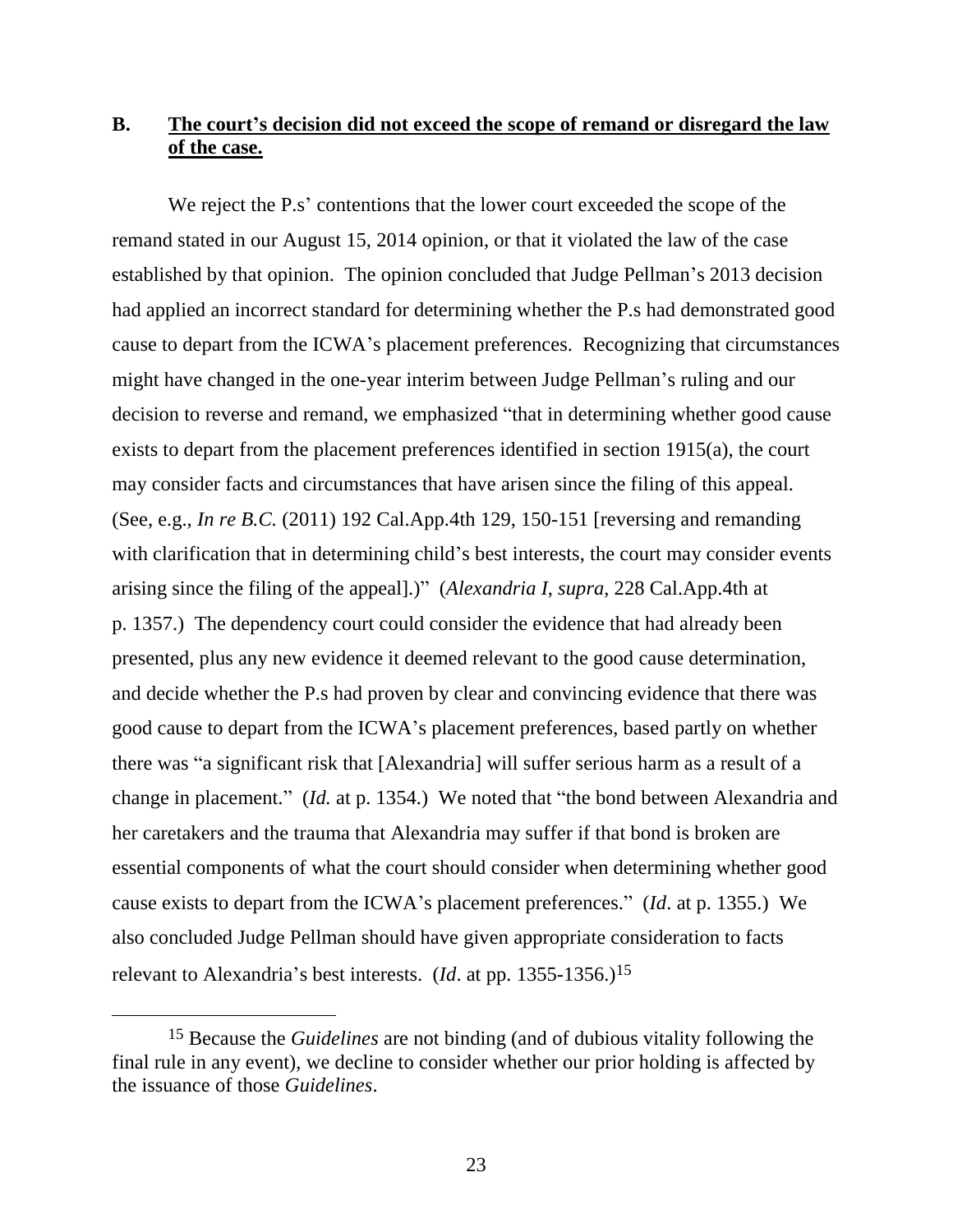Consistent with our earlier holding, the P.s could discharge their burden to show, by clear and convincing evidence, good cause to depart from the ICWA's placement preferences by demonstrating there was a significant risk that Alexandria would suffer serious harm as a result of a change in placement. (*Alexandria I*, *supra*, 228 Cal.App.4th at p. 1354, fn. omitted.)

The P.s complain that Judge Diaz's decision does not comply with this court's 2014 opinion because he did not make an individualized determination of Alexandria's best interests. They also argue the dependency court impermissibly expanded the scope of its inquiry—thereby exceeding the scope of this court's remand—by considering the impact on Alexandria's cultural identity if she were to remain with the P.s. Implicit in their claims is an argument that when conducting a best interests inquiry in the context of deciding whether good cause exists to depart from the ICWA's placement preferences, a court should not weigh considerations like cultural identity or connection to extended family, because those considerations are already incorporated into the presumption that placement in accordance with the ICWA is in an Indian child's best interests. We disagree.

The court's inquiries into substantial risk of serious harm and best interests are intertwined, fact-specific, and not susceptible to strict boundaries. When the best interests of an Indian child are being considered, the importance of preserving the child's familial and cultural connections often cannot be separated from other factors. The 2015 *Guidelines* cautioned against courts conducting "an *independent* consideration of the best interest of the Indian child because the preferences reflect the best interests of an Indian child in light of the purposes of the Act." (*Guidelines*, 80 Fed.Reg., *supra*, at p. 10158, italics added.) The regulations added by the recently issued final rule, which are intended to be binding on future state court determinations of good cause, are silent on what role a child's best interests will play in such a determination. While we reaffirm our earlier holding that a court should take an Indian child's best interests into account as one of the constellation of factors relevant to a good cause determination, we reject the P.s' argument that the best interests inquiry should exclude consideration of her connection to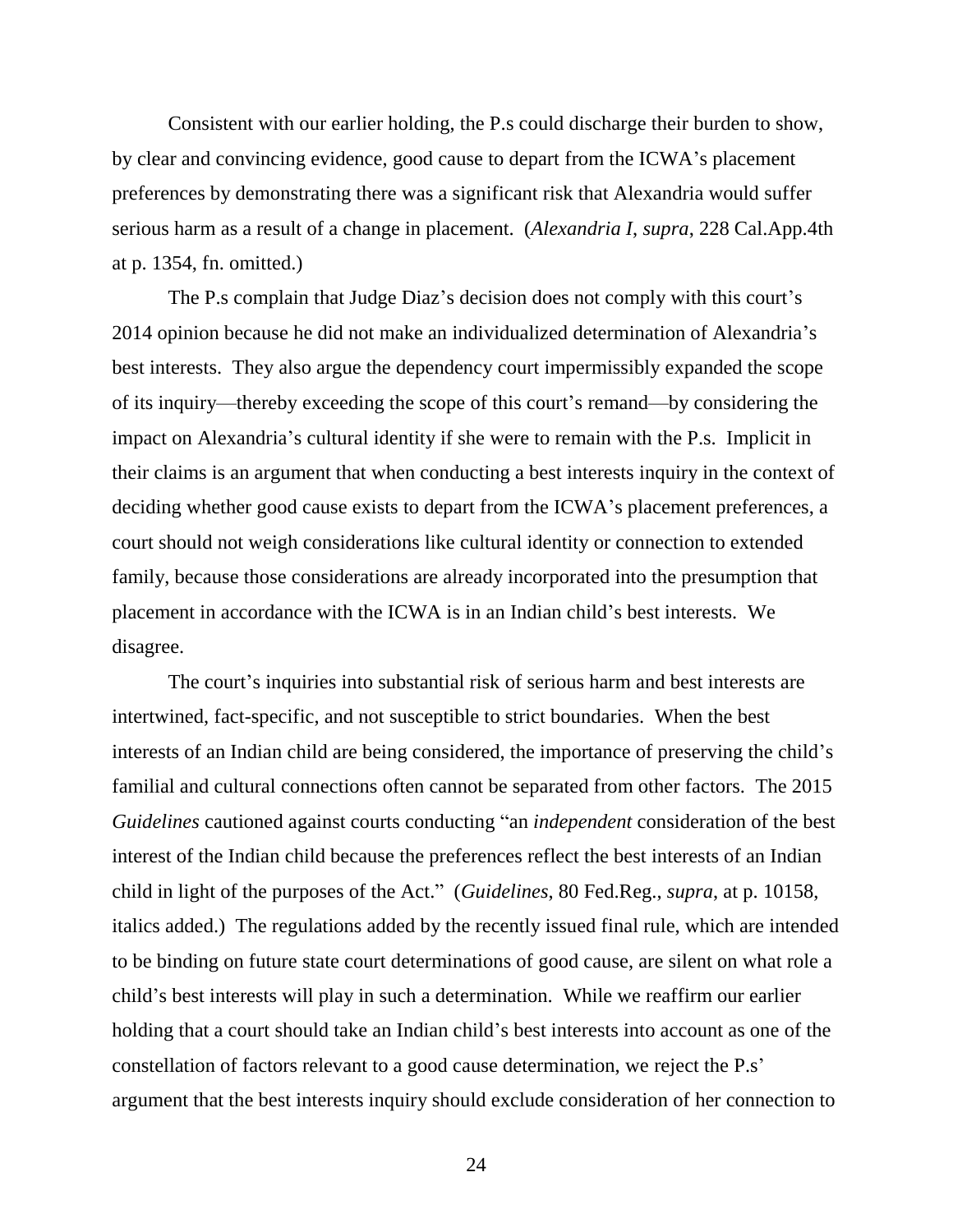extended family or her cultural identity. We also caution against using the best interests concept as carte blanche to seize upon any showing as sufficient reason to depart from the ICWA's placement preferences.

Judge Trendacosta and Judge Diaz considered Alexandria's best interests as part of their good cause determinations. Judge Diaz reviewed all of the testimony and evidence presented to Judge Trendacosta, and his ruling from the bench reflected his familiarity with the relevant facts. By considering details specific to Alexandria's circumstances, he conducted a best interests analysis. In the absence of any evidence that either Judge Trendacosta or Judge Diaz intentionally disregarded this court's directions on remand, we hold the court's March 8, 2016 decision complies with both the law of the case and our directions on remand.

# **C. Good cause does not exist as a matter of law.**

We reject any argument that the facts before the court constituted good cause as a matter of law. The P.s frame the issue as compelling a particular result because Alexandria has been a part of their family for over four years. In their view, because Alexandria had a strong primary bond to the family—which all parties and the court concede she did—she would inevitably suffer trauma if that bond was broken, and so good cause exists as a matter of law. They support their argument by citing to cases and a statute where a minor's interest in stability and permanency prevailed over a biological parent's interests. (See, e.g., Fam. Code, § 3041, subd. (c); *In re Jasmon O.* (1994) 8 Cal.4th 398, 419 [recognizing child's right to stability and permanence based on risk of serious harm from severing bond to de facto parents]; *In re Marilyn H*. (1993) 5 Cal.4th 295, 306; *Guardianship of Zachary H*. (1999) 73 Cal.App.4th 51, 64.)

This argument ignores the multifaceted analysis that precludes reducing a good cause determination to a single question. The longevity of a child's foster placement may sometimes be relevant to deciding whether good cause exists to depart from the ICWA's placement preferences, but it cannot be the sole deciding factor. (See, e.g., *Matter of*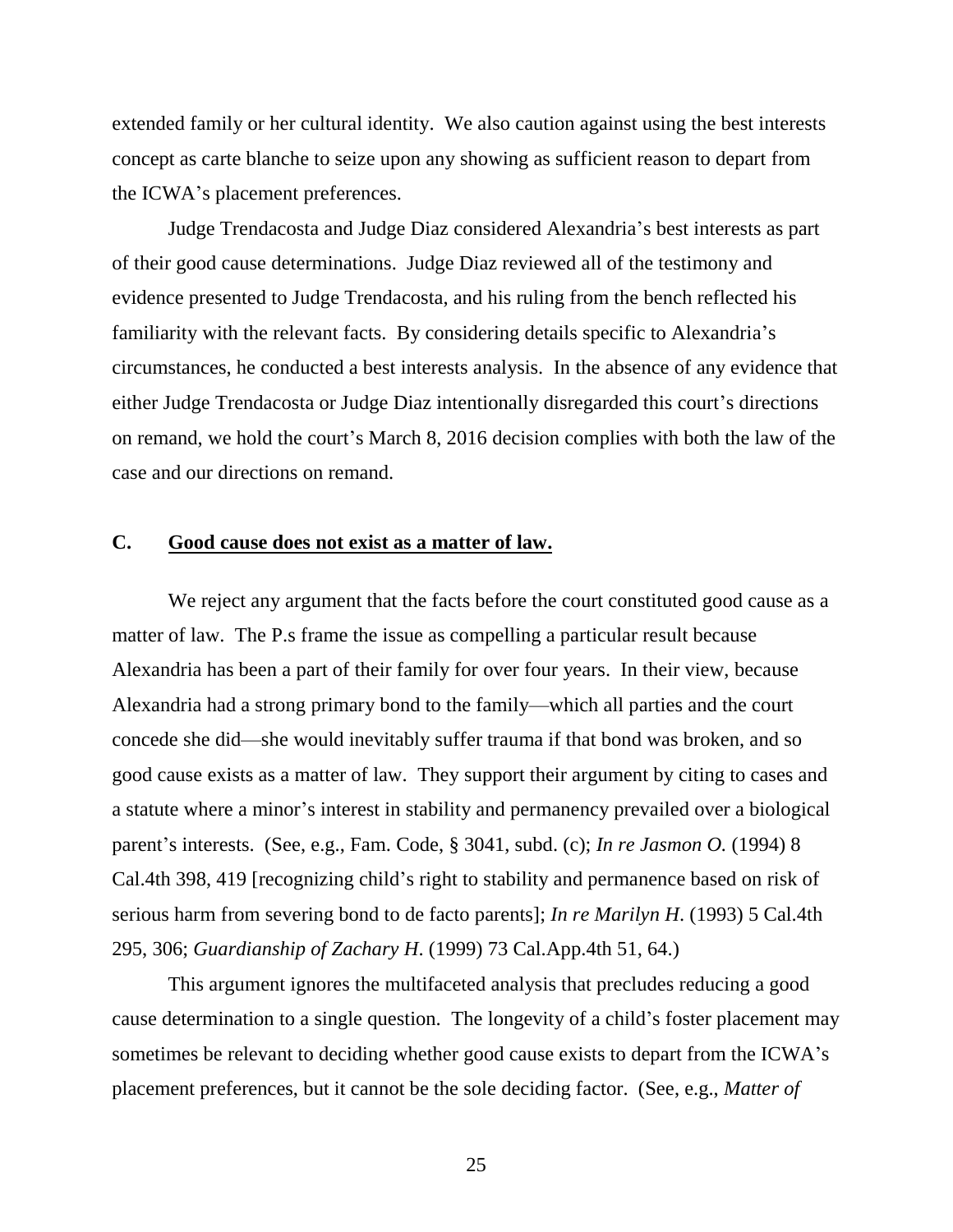*Adoption of Halloway* (Utah 1986) 732 P.2d 962, 971-972 [acknowledging that placement stability is a paramount value, but it is not "the sole yardstick" for judging the validity of a child's placement].) The United States Supreme Court has cautioned that courts should not "'reward those who obtain custody, whether lawfully or otherwise, and maintain it during any ensuing (and protracted) litigation,' [Citation.]" (*Mississippi Band of Choctaw Indians v. Holyfield* (1989) 490 U.S. 30, 54.) In addition, making the longevity of Alexandria's placement with the P.s a determinative factor would ignore not just the overall policy behind the ICWA, but also the more general state policy favoring preservation of extended family and sibling relationships in the dependency context.<sup>16</sup>

A holding that the facts before us constituted good cause as a matter of law would circumvent the policies favoring relatives and siblings, and it would incentivize families who knowingly accept temporary foster placements to delay an Indian child's ultimate adoptive placement in the hope that as time passes, the family will reach a "safe zone" where harm to a child from disrupting his or her primary attachment is presumed as a matter of law. It is unwise and unnecessary to stretch the bounds of California law in that manner.

We also reject the P.s' contention that the federal Adoption and Safe Families Act of 1997 (the Act) (Pub.L. No. 105-89 (Nov. 19, 1997) 111 Stat. 2115) requires a finding of good cause as a matter of law. The Act encourages child welfare agencies to engage in concurrent planning, meaning that while reunification services for parents are proceeding, the agencies concurrently identify and approve qualified families for adoptive placement

 $\overline{a}$ 

<sup>16</sup> For example, California's dependency statutes require social workers to investigate and locate relatives who may be potential caretakers for children who are removed from their parents, and requires courts to consider relative placement as an option. (Welf. & Inst. Code, §§ 309, 319.) Other statutes underscore the importance of ensuring that siblings are placed together in foster care, unless such arrangements are contrary to a minor's safety or well-being. (Welf. & Inst. Code, §§ 361.2, subd. (f)(3), 361.3, subd. (a)(4), 16002, subd. (a)(1).) In addition, the Bureau's new regulations include "the presence of a sibling relationship that can be maintained only through a particular placement" as a consideration upon which a determination of good cause can be based. (81 Fed.Reg., *supra*, at p. 38874; 25 C.F.R. § 23.132(c)(3).)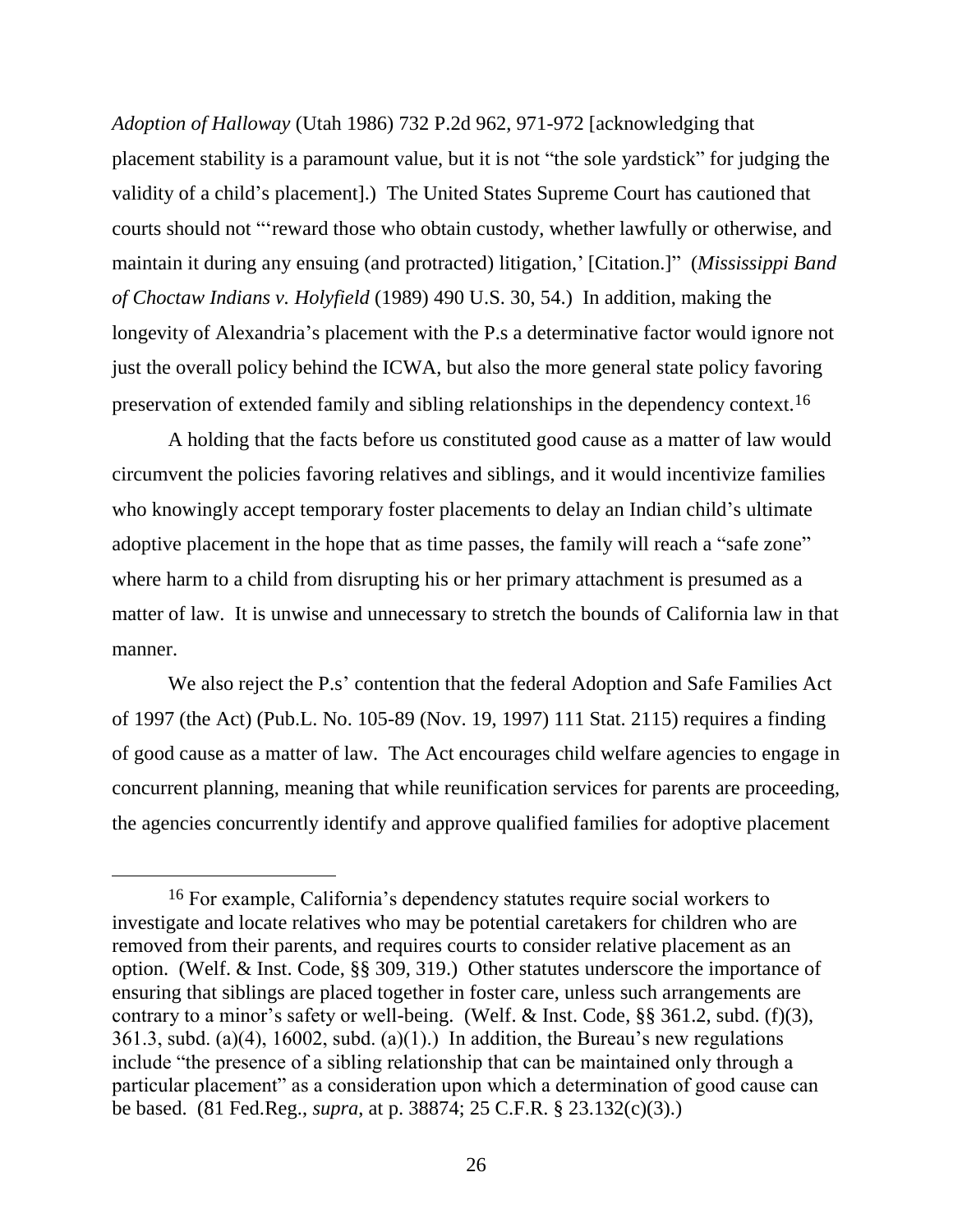if reunification efforts fail. Here, the Department and the tribe identified and approved the R.s as Alexandria's proposed adoptive placement by late 2012. This case is therefore unlike *In the Matter of M.K.T.*, 2016 OK 4, ¶¶ 67-72 [368 P.3d 771, 791-792], where a tribe opposed a good cause finding even though it had no available adoptive placement two and a half years after the state had assumed custody of the minor. The only delay to Alexandria's adoptive placement has been ongoing litigation over the good cause exception to the ICWA's placement preferences. There is no need to find good cause as a matter of law to avoid a conflict with the Act.

# **D. There is substantial evidence to support the court's conclusion that the P.s have not shown good cause to depart from the ICWA preferences.**

### *Substantial evidence standard of review*

In evaluating whether there is substantial evidence to support the court's finding that there was no good cause to depart from the ICWA's placement preferences, we apply the standard of review stated in *Alexandria I*. 17 "When a party appeals a good cause determination, the appellate court usually applies a substantial evidence standard of review. (*Fresno County, supra*, 122 Cal.App.4th at pp. 644-646.) 'Under this standard, we do not pass on the credibility of witnesses, attempt to resolve conflicts in the evidence, or reweigh the evidence. Instead, we draw all reasonable inferences in support of the findings, view the record favorably to the juvenile court's order and affirm the order even if there is other evidence supporting a contrary finding. [Citations.] The appellant has the burden of showing there is no evidence of a sufficiently substantial

<sup>&</sup>lt;sup>17</sup> We acknowledge the P.s seek an abuse of discretion standard of review, because a court making a good cause determination must make factual findings and then apply the facts to legally relevant factors. The County recommends a hybrid approach used by some courts when reviewing application of the beneficial parental relationship exception to termination of parental rights under Welfare and Institutions Code section 366.26, subdivision  $(c)(1)(B)(i)$ . Having reviewed the record on appeal, we would affirm under either standard. (See, e.g., *In re G.B.* (2014) 227 Cal.App.4th 1147, 1166, fn. 7.)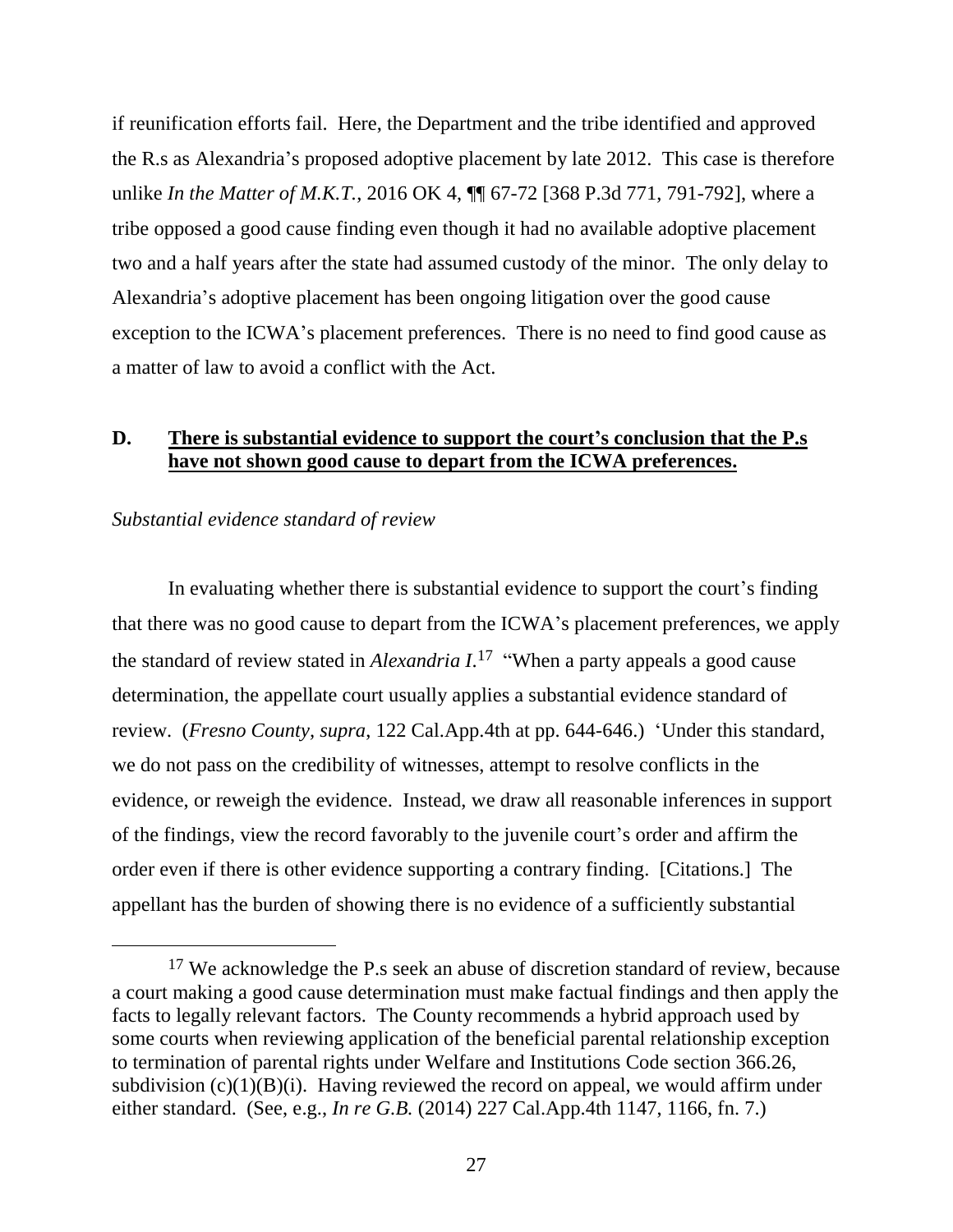nature to support the court's findings. [Citation.]' (*In re G.L.* (2009) 177 Cal.App.4th 683, 697-698.)" (*Alexandria I, supra*, 228 Cal.App.4th at p. 1352.)

#### S*ubstantial evidence supports a finding of no good cause*

The P.s focus on what they characterize as uncontradicted expert testimony that Alexandria would definitely suffer significant harm if her primary attachment to the P.s was broken. They argue that because the Evidence Code section 730 expert Doi Fick gave no opinion on that topic, the court's finding of no good cause lacked evidentiary support. They also claim there was no evidence to support the court's assumptions that the tribe would be available to support Alexandria's transition, and that Alexandria saw the R.s as family.

The absence of a report contradicting the opinion of the P.s' retained expert and the fact that the court drew inferences from evidence about Alexandria's access to a support system in Utah does not lead to the inevitable conclusion that there was no substantial evidence to support the court's ruling. Instead, viewing the record as a whole and in the light most favorable to the court's finding, we conclude that the evidence presented by minor's counsel, the Department, and the tribe regarding Alexandria's ability to navigate and develop new attachments; the benefits of preserving the connection to her extended family, half-siblings, and her cultural identity; and the adverse effects of the P.s' unwillingness or inability to support Alexandria's relationship with the R.s, constitute substantial evidence that good cause did *not* exist to depart from the ICWA's placement preferences.

The P.s primarily rely on four cases they contend establish that the risks of harm to a child removed from a long term placement are sufficient to establish good cause: *In re N.M.* (2009) 174 Cal.App.4th 328, 335; *In re A.A.* (2008) 167 Cal.App.4th 1292; *Fresno County, supra,* 122 Cal.App.4th 626; and *In re Brandon M.* (1997) 54 Cal.App.4th 1387. In each of these cases the lower court found that good cause had been proven, and the appellate court upheld the determination. Our case comes to us in the opposite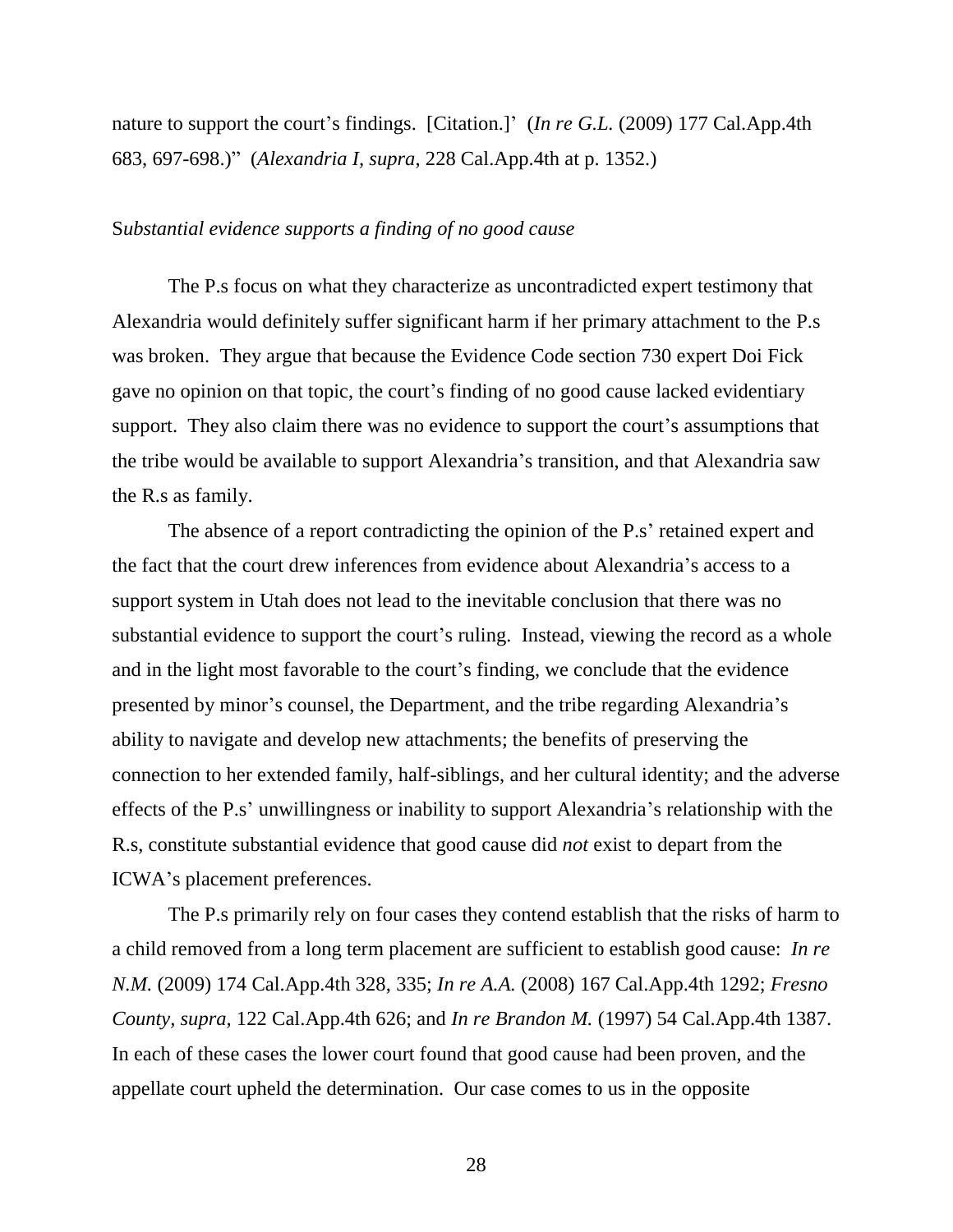procedural posture. The P.s were the party with the burden of proof, needing to demonstrate good cause by clear and convincing evidence. (*Alexandria I*, *supra*, 228 Cal.App.4th at pp. 1348-1352.) To establish that the lower court's decision was erroneous, they would need to demonstrate that viewing the evidence in the light most favorable to the court's finding, no judge could reasonably reach the same conclusion. (See, e.g., *In re Jasmine D.* (2000) 78 Cal.App.4th 1339, 1351.)

We understand the court's decision was not an easy one. When an Indian child has been in a stable foster placement for a long period of time, a court's inquiry into whether good cause exists to depart from the ICWA's placement preferences is one of the most difficult determinations a court can make. The pertinent inquiry on appeal is whether substantial evidence supports the finding, not whether a contrary finding might have been made. (*In re Dakota H.* (2005) 132 Cal.App.4th 212, 228.)

The most significant evidence in support of the court's finding is the report and testimony by Doi Fick. According to Doi Fick, "Alexandria has formed a safe, secure, primary attachment to the [P.s]. She has formed sibling attachments to the [P.s'] children . . . . These attachments have made it possible for Alexandria to form collateral attachments to other meaningful people." Alexandria had been able to form meaningful and affectionate collateral attachments to the R.s and her half-sisters, Anna and Kayla. Doi Fick noted that if Alexandria were to lose her strong sibling relationship with Anna, it would shake her sense of identity. Both Doi Fick and Alexandria's therapist Wejbe felt the R.s would be supportive of a continued relationship between Alexandria and the P.s. Both also expressed concern that the P. family would be unable to support a continuing relationship between Alexandria and the R.s and her half-sisters, Anna and Kayla. The R.s were also better able to provide Alexandria with a connection to her cultural identity, as Ginger previously had a close relationship with Alexandria's paternal grandmother, Sharon L.

In the section of her report titled, "Opinion and insight on Alexandria's mental and/or emotional health if relationship and/or attachment she has with the P. family is broken," Doi Fick proffered that there need not be a break in Alexandria's relationship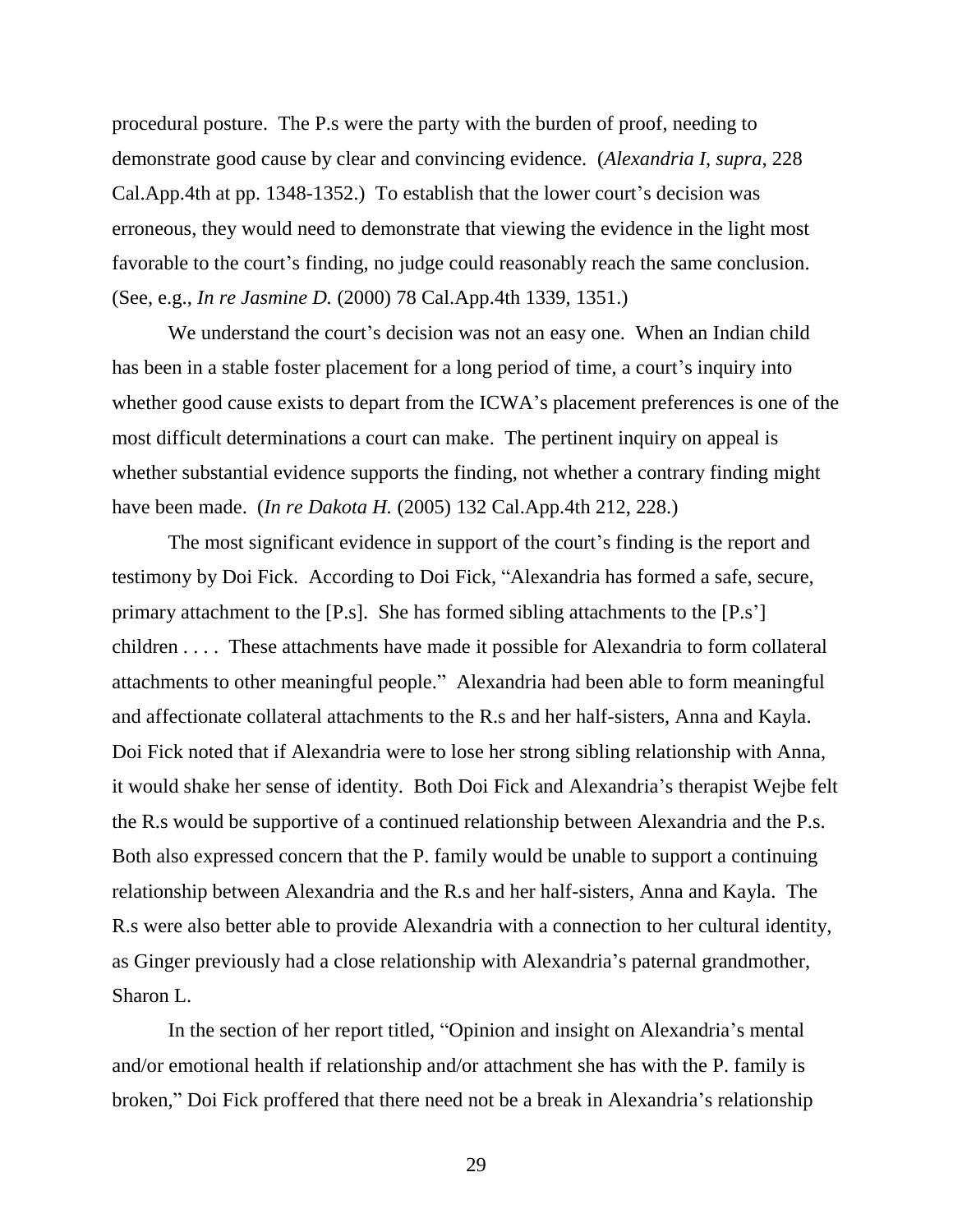with the P.s, and that continuing to maintain some sort of relationship would benefit Alexandria: "Alexandria is a resilient child who has developed coping and adjustment skills. Change is not without reaction. Many of the behaviors and/or anxiety symptoms described by the [P.s] are due to lack of support within their home, conflicted emotions stimulated by the other children, or issues commonly addressed by therapists when such changes are occurring." Doi Fick was concerned that a continued loyalty conflict, where Alexandria felt the need to please both the P.s and the R.s, would affect Alexandria negatively.

Doi Fick acknowledged Alexandria's move would be difficult, but opined Alexandria has "the emotional resilience, and adaptive, adjustment, and coping skills to resolve a change in place." Doi Fick believed that with therapeutic assistance, Alexandria would be able to adjust and form a new primary attachment with the R.s. "Her adaptive and coping ability indicate that a positive outcome is likely and with therapeutic assistance, she would likely make a successful adjustment, especially if the [P.s] will continue to maintain a supportive relationship with her."

The P.s argue that because Doi Fick did not directly state an opinion on whether Alexandria was at significant risk of substantial harm based on a move to Utah, her opinion lacks the weight and specificity necessary to counter their own expert's opinion that Alexandria would suffer trauma if her primary attachment to the P.s was broken. The lack of a direct correlation between the two expert opinions is not a basis to ignore Doi Fick's observations and conclusions. Doi Fick testified that because Alexandria had a strong collateral bond with the R.s, looking to them for nurturance, structure, and cooperation, and was able to form that collateral bond based on her strong primary bond with the P.s, she would be able to transition to custody with the R.s. She also explained that children are able to have multiple primary attachments in situations with divorced parents or a caretaker who cares for a child from a young age. The P.s' emphasis on possible trauma to Alexandria resulting from a move away from the P.s ignores the strength of her connection to the R.s. The court in its ruling emphasized Alexandria was not being placed "into a family that it significantly unknown to the child," but rather her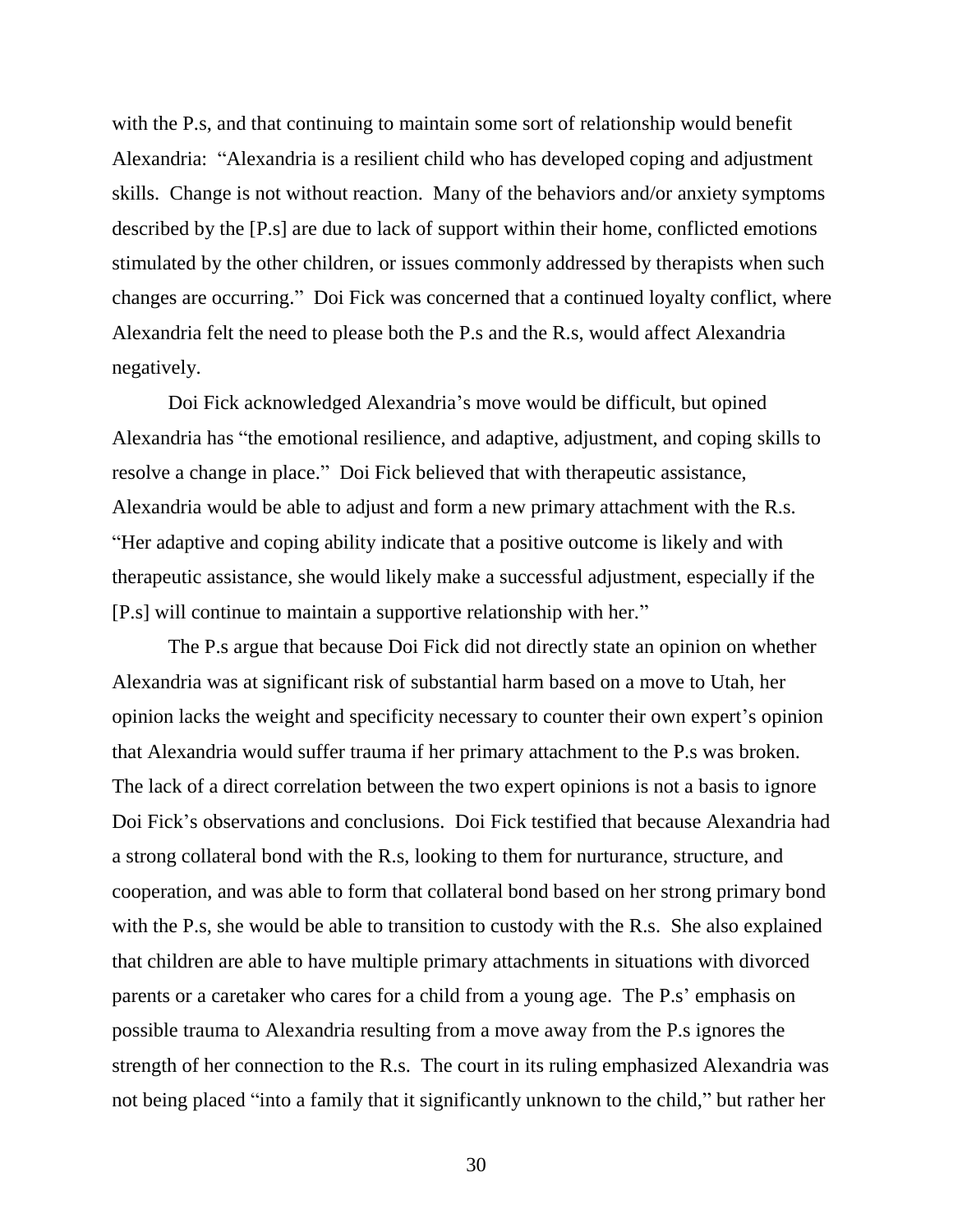placement would reinforce the bond she already had with the R.s, and would give her the "opportunity to bond with, to live with, to grow up with" two of her siblings as well.

The P.s disagree with the premise of Doi Fick's report that placement with the R.s does not necessarily mean that Alexandria's bond with the P.s must be broken. Dependency law, however, recognizes that unusual arrangements are occasionally crafted to serve the best interests of a child. For example, a parent who is unable to provide dayto-day care for a child may sometimes be permitted to maintain a relationship with the child, while another adult takes up permanent guardianship. (See, e.g., Welf. & Inst. Code, § 366.26, subd. (c)(1)(B)(i); *In re Scott B.* (2010) 188 Cal.App.4th 452, 470 [applying parent-child relationship exception to conclude that guardianship, rather than adoption, was the correct permanent plan].)

Additional evidence weighing against a good cause finding is that the R.s offer Alexandria a better opportunity to maintain a relationship with two of her siblings, Anna and Kayla. Fourteen-year-old Anna has known the R.s most of her life, and for a time was living with them. Infant Kayla was placed with the R.s sometime shortly after her birth in March 2015. Alexandria first met her during a visit with the R.s when Kayla was just three weeks old, and had seen Kayla on all her visits with the R.s up to the September 2015 good cause hearing. At trial, the P.s relied heavily on e-mails to demonstrate that they had attempted to arrange visits between Alexandria and Anna, but evidence of these unsuccessful efforts does not negate the fact that the R.s had been able to provide Alexandria contact and a meaningful connection with her siblings, where the P.s had not. The P.s also argue on appeal that there was no substantial evidence to support Judge Diaz's statement that placement with the R.s would give Alexandria the "opportunity to bond with, to live with, [and] to grow up with" her siblings. While the P.s' brief speculates about whether Anna has continued contact with the R.s and whether Kayla remained with them after the September 2015 hearing, there is no evidence supporting the speculation. The evidence from the September 2015 hearing established that Anna was living down the street from the R.s, and that Kayla had lived with the R.s since her birth in March 2015 until the hearing. Both Anna and Kayla have come with the R.s to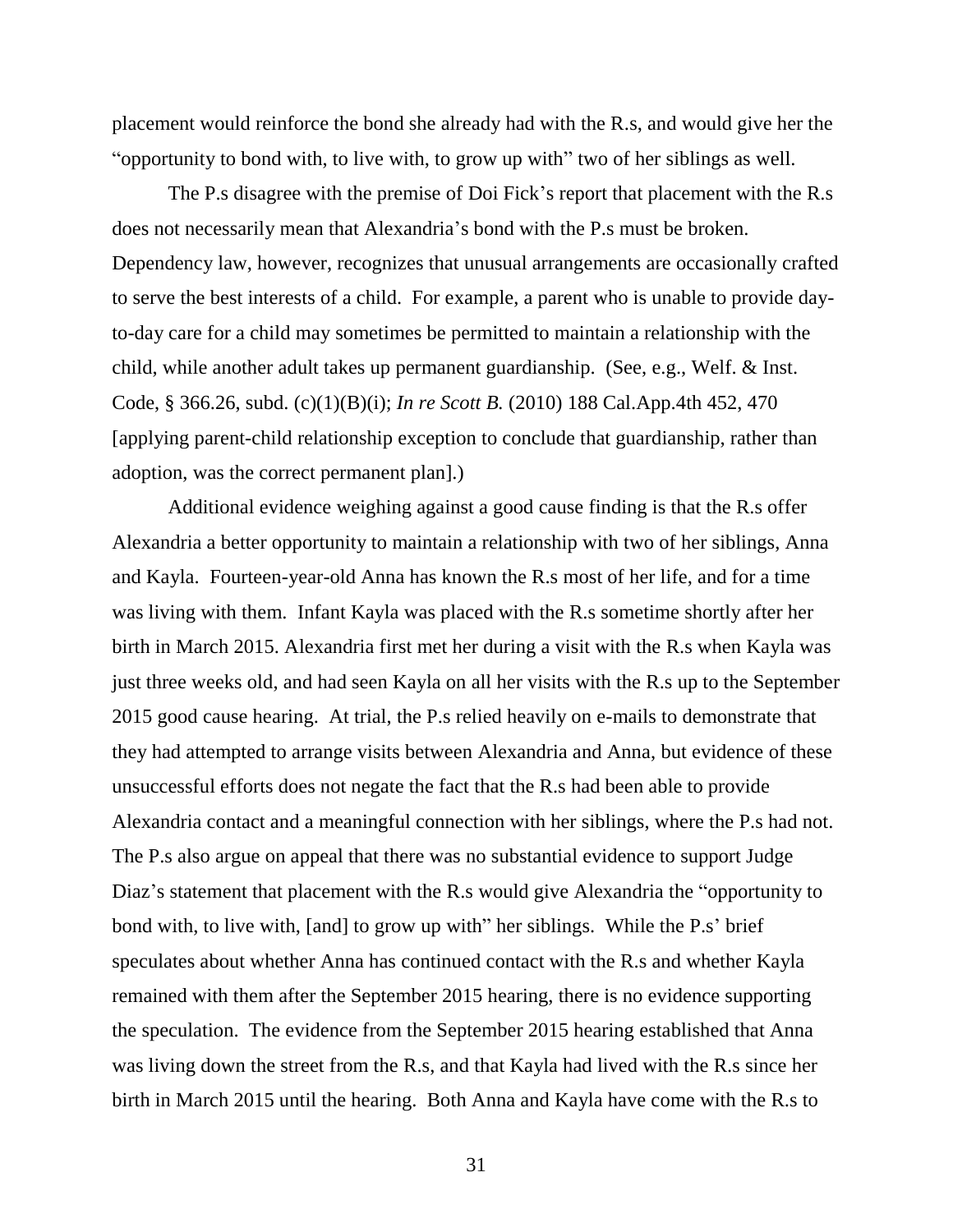visit Alexandria, and Alexandria visited with both on a visit to Utah. The most reasonable inference from the evidence is that the R.s can best facilitate a continuing relationship between Alexandria and Anna, as well as ensuring that Alexandria and Kayla develop a relationship as they both grow older. Because there was substantial evidence that Alexandria's relationship with her siblings was meaningful and significant, it was reasonable for the trial court to consider the potential long-term benefit of preserving these relationships in weighing Alexandria's best interests. 18

The P.s also attempt to paint the record as lacking in hard evidence of the R.s' ties to Choctaw culture. Ginger R.'s testimony on this point is sufficient to support a reasonable inference that she will be more effective than the P.s with giving Alexandria access to her cultural identity.

The P.s argue that the lower court and respondents placed too great an emphasis on the P.s' knowledge, when they accepted Alexandria into their home, that the placement was temporary and the ICWA's placement preferences applied. They ask us to view the bond from Alexandria's perspective, noting that a two-year-old cannot be asked to understand the concept of a "temporary placement." However, this argument does not adequately respond to an issue raised by the evidence, which is a concern about the extent to which the P.s were unable to carry out their role as foster parents in supporting Alexandria as she developed a relationship with the R.s, who the tribe had identified as an adoptive placement. Evidence of their resistance to increasing visitation, and evidence they insisted that visits and therapy include the entire P. family, rather than Alexandria alone, gives further support to the court's finding that Alexandria's best interests weighed in favor of a change in placement.

Taken together, the evidence and testimony presented at the September 2015 hearing provide substantial evidence to support the court's decision that the P.s did not

 $\overline{a}$ 

<sup>&</sup>lt;sup>18</sup> In fact, under the new regulations that will take effect in December this year, the preservation of such sibling relationships is an explicit consideration when a court is deciding whether good cause exists to depart from the ICWA's placement preferences. (81 Fed.Reg., *supra*, at p. 38874.)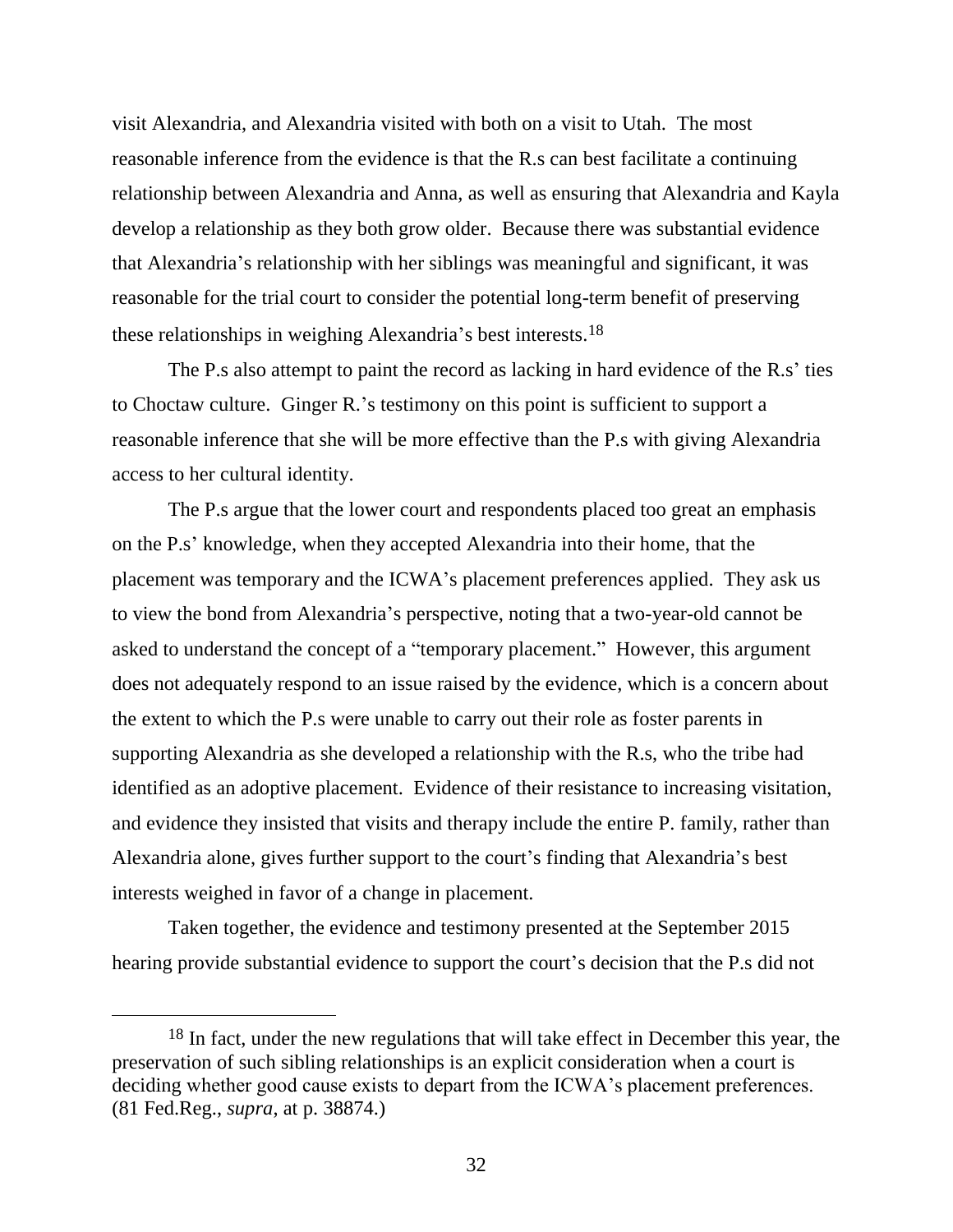carry their burden of proving good cause to depart from the ICWA's placement preferences.

#### *Opposing positions of the P.s and minor's counsel*

The P.s also do not—and in our view cannot—provide an adequate response to an issue raised most effectively by minor's appellate counsel. Even though they appear before the court by virtue of their status as de facto parents, the P.s' efforts to show good cause are motivated by their own interests. Minor's counsel, not the P.s, has a legal and ethical obligation to represent Alexandria's interests. 19 (*In re Josiah Z.* (2005) 36 Cal.4th 664, 675-677.) The P.s lack the right to assert Alexandria's interests because Alexandria has her own counsel, who represents her interests and also acts as her guardian ad litem. (*In re Zamer G.* (2007) 153 Cal.App.4th 1253, 1263-1271 [discussing the role of minor's counsel and guardian ad litem and explaining "it is the attorney's role to make a reasonable independent determination of the minor's best interests, notwithstanding the minors' preferences"]; see also Welf. & Inst. Code, §§ 317, subd. (e)(1) ["[c]ounsel shall be charged in general with the representation of the child's interests"] and 326.5 [child's guardian ad litem may be an attorney or a court-appointed special advocate]; Cal. Rules of Court, rules 5.660 and 5.662.) In this case, Alexandria's trial counsel, who replaced prior counsel in October 2014, had visited the minor in multiple settings and established a good rapport with her. For example, when it became necessary to inform Alexandria about a change in plans for a visit with the R.s, requiring an unexpected transition back to the P.s for a family barbeque, minor's counsel informed Alexandria of the change. The court's Evidence Code section 730 expert expressed surprise at the ease with which Alexandria accepted the change in plans, and when she asked Alexandria who explained

<sup>&</sup>lt;sup>19</sup> We cannot agree with the statement in the P.s' opening brief that "Minor's trial" counsel, who vigorously represented the interests of the R.s, consistently fought the premise of this Court's remand." The record demonstrates that minor's trial counsel was consistently focused on the best interests of her client Alexandria, and comported herself in a professional and ethical manner.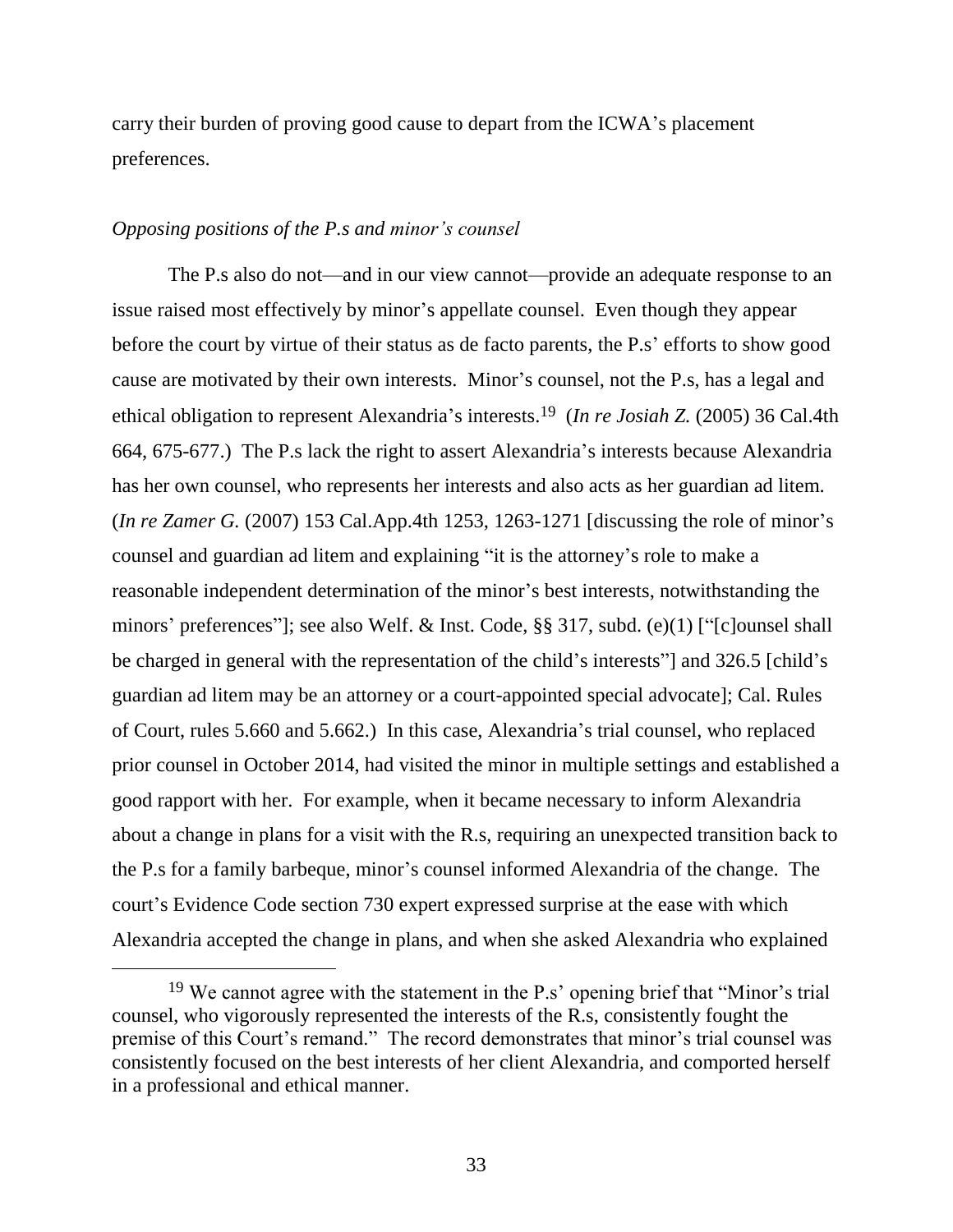it to her, Alexandria confidently replied "Jennifer [minor's counsel] explained it. She's nice."

We recognize that the P.s are claiming that Alexandria's best interests are served by a finding of good cause, but their argument is undermined by the fact that minor's counsel argued just the opposite. We are unaware of any published case where a court has upheld a departure from the ICWA's placement preferences contrary to the position of the minor. In other words, in every published case upholding a good cause finding, counsel for the minor either advocated for the finding, was aligned with the party advocating for a finding of good cause, or was silent. (See, e.g., *In re N.M., supra*, 174 Cal.App.4th at p. 334 [affirming good cause finding in case where father, the tribe, and the Department all favored the ICWA-compliant placement with the paternal grandmother, while minor's counsel favored departure from the ICWA and placement with non-relative]; *In re A.A.*, *supra*, 167 Cal.App.4th at pp. 1329-1330 [affirming good cause finding against tribe and relatives advocating moving minors into an ICWAcompliant placement from their stable foster placement, where minor's counsel was silent]; *Fresno County*, *supra*, 122 Cal.App.4th at p. 632 [affirming good cause finding where minor's attorney opposed recommendation by tribe, Department, and mother to follow the ICWA's placement preferences].) The P.s fail in their attempt to analogize this case to others where minor's counsel supported a non-ICWA-compliant placement as being in a child's best interests, because here, minor's counsel supported an ICWAcompliant placement, presented evidence, and argued against a good cause finding.

### **E. The court's evidentiary rulings were not an abuse of discretion.**

We review the lower court's evidentiary decisions for abuse of discretion. (*In re Roberto C.* (2012) 209 Cal.App.4th 1241, 1249.)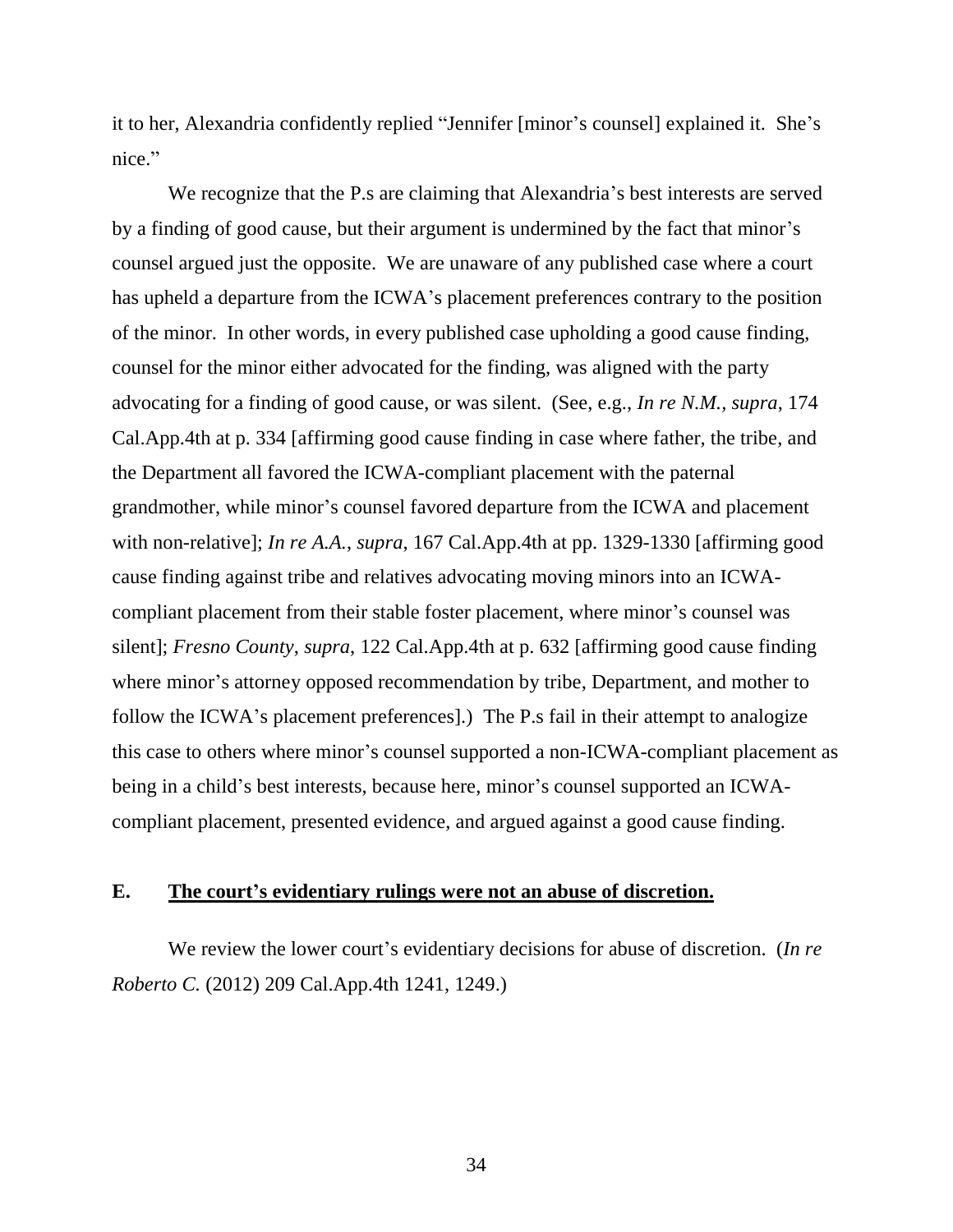#### *Exclusion of McMahon's initial report*

The P.s claim that the court erred when it initially deferred their request to conduct a bonding study, and then erred again when it excluded the full report prepared by their bonding and attachment expert, McMahon. The error, if any, was harmless.

First, while the P.s claim they were prejudiced by the court's delay in appointing a bonding expert, there is no admissible evidence of an earlier request in the record. Instead, the P.s cite to the argument of their own counsel in July 2015, after the Evidence Code section 730 expert had completed her report.

Second, the court had before it ample evidence about the extent to which Alexandria had bonded to the P.s, and the extent to which a change in placement would create a significant risk of serious harm. Well in advance of the September 2015 good cause hearing, the court appointed a neutral evaluator, Doi Fick, under Evidence Code section 730. The court's appointment order directed Doi Fick to examine Alexandria, the P.s, and the R.s, and to speak with Alexandria's therapist Wejbe, as well as any other person she deemed necessary and appropriate. The order directed Doi Fick to prepare a report containing her opinions, findings and conclusions on nine different issues, including Alexandria's attachment to the P.s and the R.s, "the trauma or impact on Alexandria's mental and/or emotional health" if her attachment with the P. family was broken, and how open the P.s and the R.s were to discussing her psychological and emotional well-being. To the extent the P.s believed Doi Fick had not adequately addressed the required topics in her report, they did not raise an objection. More importantly, no party argued that Alexandria was not bonded to the P.s, and the only portion of McMahon's report that was removed pertained to her observations of and interactions with Alexandria.

Third, the court's decision to exclude portions of McMahon's report were based on counsel's failure to advise the expert of the limitations the court had placed on her activities. The court had wide discretion on this issue, and even if it was error to exclude the report, any error was harmless because it was undisputed that Alexandria had a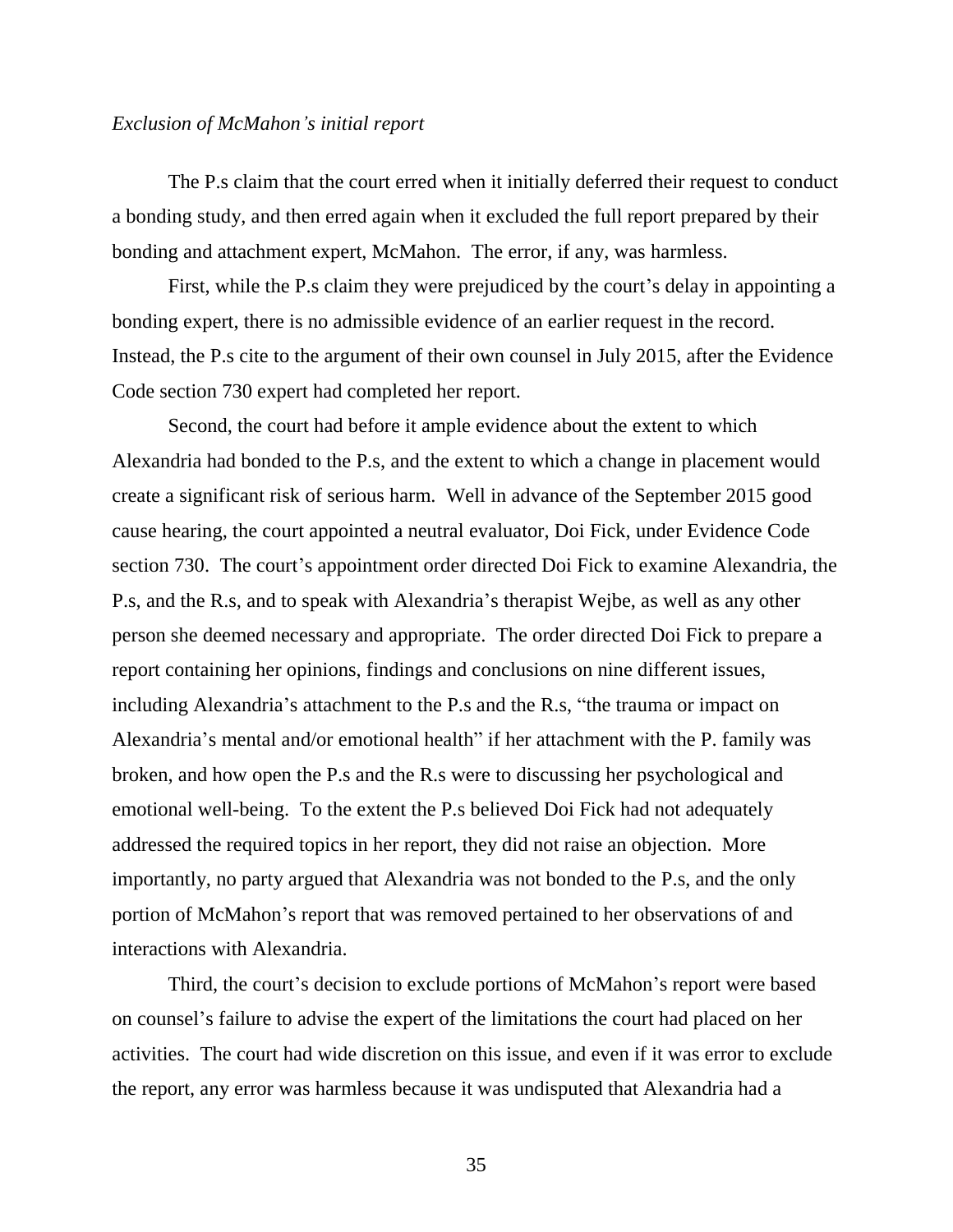strong, primary attachment to the P. family. McMahon testified at the good cause hearing and gave her opinion about the importance of stability and the likelihood Alexandria would suffer trauma. The fact that portions of her report based on her observations of Alexandria had to be removed before her report was admitted into evidence does not rise to the level of prejudicial error.

### *Cross-examination of social worker*

Relying on his discretion under Evidence Code section 352, Judge Trendacosta denied the P.s' request to call Wilson, the Department social worker, as a witness. Later, the P.s sought to either cross-examine Wilson or have Wilson's reports excluded. Judge Diaz did not take any new testimony, and so did not grant either request.

The P.s argue that it was an abuse of discretion per se to consider the reports without allowing them to cross-examine the author, citing to *In re Matthew P.* (1999) 71 Cal.App.4th 841, 851-852. The facts here are more analogous to those at issue in *In re Damion B.* (2011) 202 Cal.App.4th 880. In that case, medically-fragile twins had lived with de facto parents since they were six months old, and the social service agency recommended that the children be returned to their mother. De facto parents opposed the recommendation, and sought an evidentiary hearing. The dependency court noted that it had appointed counsel to represent de facto parents, and had considered evidence in the form of caretaker information forms, but it would not permit de facto parents to crossexamine the social worker. (*Id*. at pp. 883-887.) The Court of Appeal affirmed because de facto parents had ample opportunity to make their position known to the court, unlike the parents in *In re Matthew P.*, who had been denied any opportunity to fully present their position. In the hearing before Judge Trendacosta, the P.s had ample opportunity to present evidence, testimony, and argument. The P.s called five witnesses, including a social worker and two experts who were critical of Doi Fick's report. The court hearing took place over five separate days, with a total of ten witnesses. The court reasonably exercised its discretion, because any testimony by Wilson would be cumulative of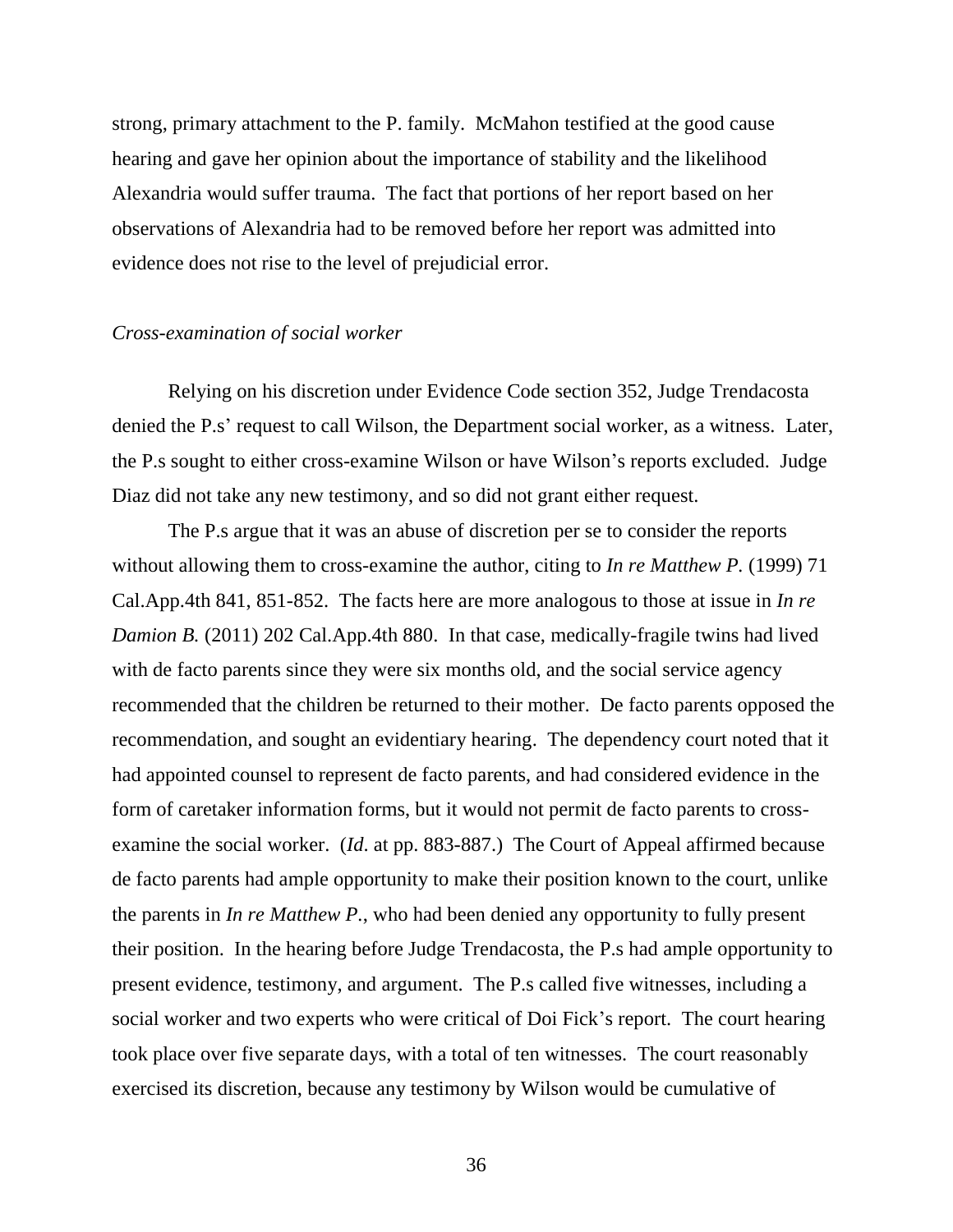testimony already before the court. As Judge Trendacosta made clear when he denied the request to have Wilson on call to testify, the P.s had already "testified at some length about their communication, or . . . lack thereof, with the Department," and the hearing was not focused on what the Department did or did not do. Similarly, Judge Diaz did not abuse his discretion in denying the P.s' motion to either exclude the Department reports or permit examination of Wilson.

## *Request to present additional evidence or testimony*

The P.s argue that a court cannot make credibility determinations or assign relative weight to evidence without hearing live testimony. We disagree. Judge Diaz was following our peremptory writ in assuring that the matter was resolved as promptly as possible, and permitting live testimony would only delay a decision. In our peremptory writ, we specifically directed, "Absent a determination of good cause in the discretion of the dependency court, the court is not obligated to consider additional evidence on the issue of placement." (*R.P. v. Superior Court* (Nov. 25, 2015, B268111) [nonpub. opn.].) We also directed the court to resolve the issue of placement within 30 days.

Although the P.s requested to present additional testimony, they did not establish that there was good cause to do so. Their only argument was that a half-year had passed, and additional evidence, including testimony from Alexandria and her kindergarten teacher, would assist the court in making its decision. Simply put, since Judge Diaz was well aware of our November 25, 2015 order and the need to resolve the good cause issue expediently, he did not abuse his discretion in denying the request for additional testimony.

To the extent the P.s are arguing that the court could not make credibility determinations without live testimony, they are essentially arguing that Judge Diaz should have conducted a new good cause hearing, rather than reviewing the court records and the earlier hearing transcripts to make his determination. That was never our intent. Principles of appellate review constrain the appellate courts from making credibility